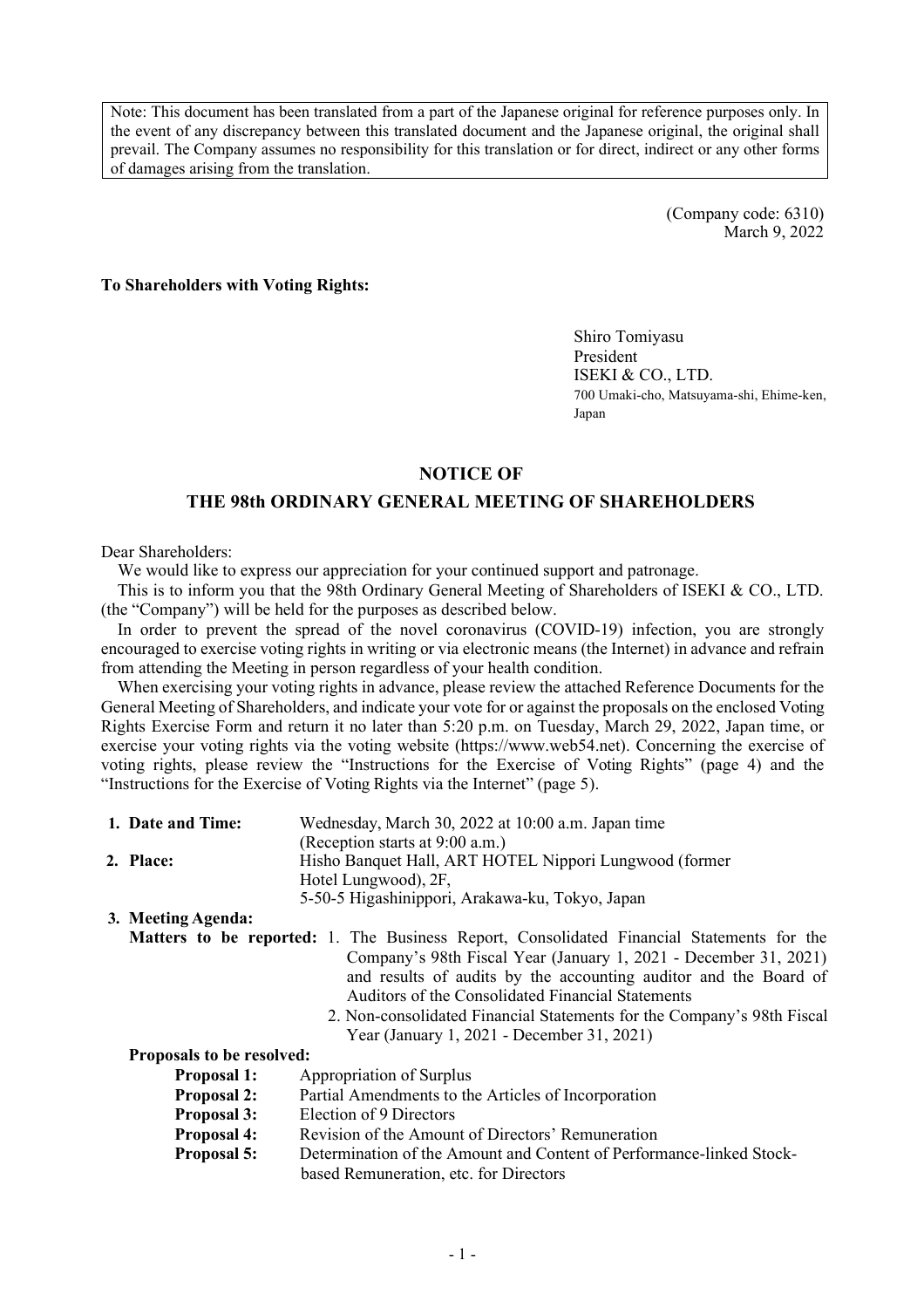- Should the Appendix (excluding Audit Reports) and the Reference Documents for the General Meeting of Shareholders require revisions, the revised versions will be posted on the Company's website [\(https://www.iseki.co.jp/ir/general\\_meeting/\).](https://www.iseki.co.jp/ir/general_meeting/)
- If you are attending the meeting, please submit the enclosed Voting Rights Exercise Form at the reception desk.

#### **Disclosure on the Internet**

- Of the documents to be provided with this Notice, "Status of the Accounting Auditor," "Systems and Policies of the Company," and "Basic Policy for Profit Distribution" of the Business Report, "Consolidated Statements of Changes in Equity" and "Notes to Consolidated Financial Statements" of the Consolidated Financial Statements, and "Non-consolidated Statements of Changes in Equity" and "Notes to Non-consolidated Financial Statements" of the Non-consolidated Financial Statements are posted on the "Investor Information (General Meeting of Shareholders)" section of the Company's website in accordance with laws and regulations as well as Article 19 of the Company's Articles of Incorporation, and are not included in the attached documents. The Business Report, Consolidated Financial Statements, and Non-consolidated Financial Statements, which were audited by the Corporate Auditors and the accounting auditor in preparing their respective audit reports, include the items stated in the documents provided with this Notice as well as the above items disclosed on the Internet.
- Subsequent amendments to the Reference Documents for the General Meeting of Shareholders, Business Report, Non-consolidated Financial Statements, and Consolidated Financial Statements, if any, will be posted on the "Investor Information (General Meeting of Shareholders)" section of the Company's website.

Investor Information (General Meeting of Shareholders): [https://www.iseki.co.jp/ir/general\\_meeting/](https://www.iseki.co.jp/ir/general_meeting/)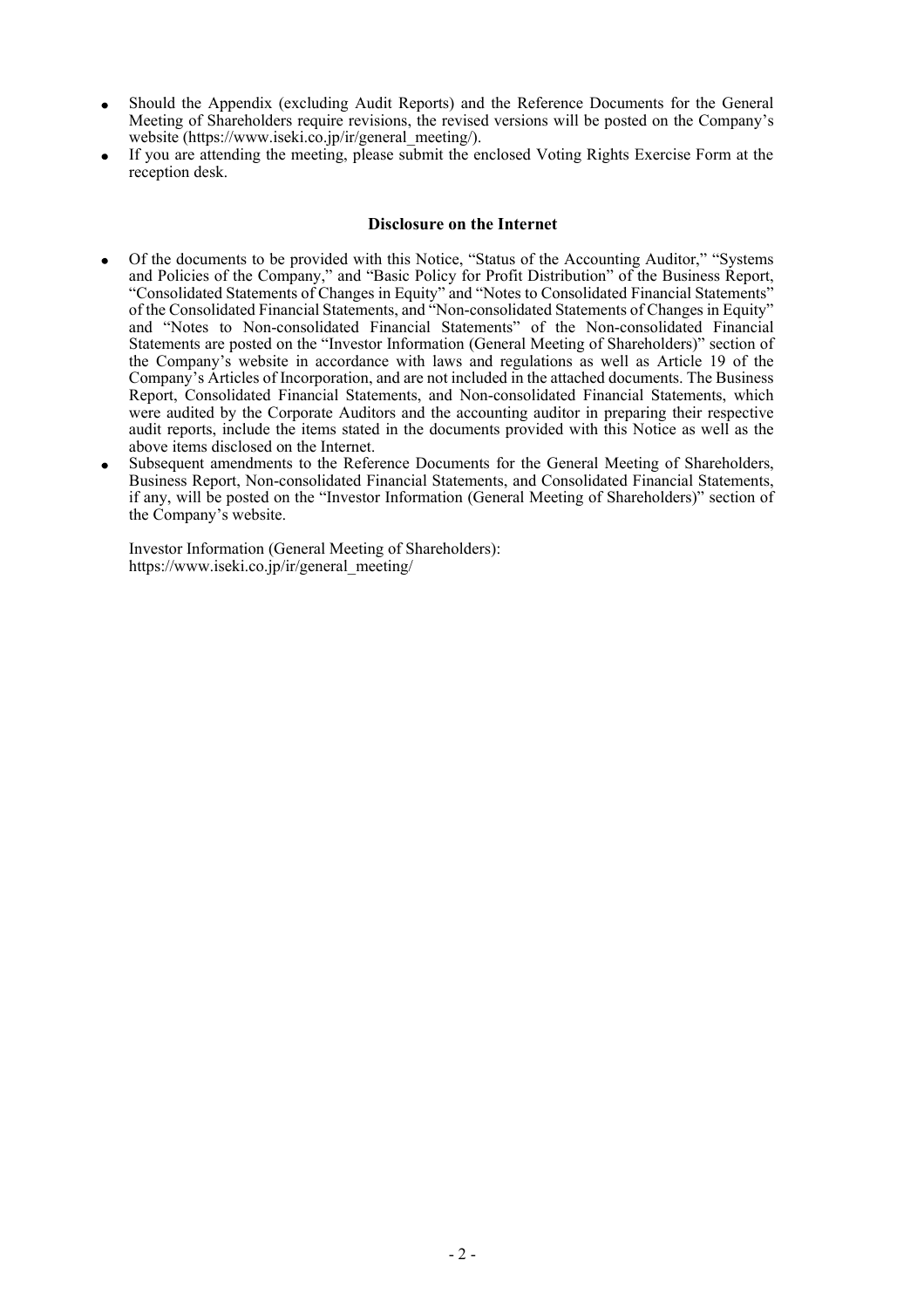# **Reference Documents for the General Meeting of Shareholders**

# **Proposals and References**

**Proposal 1:** Appropriation of Surplus

The Company considers a stable dividend distribution to shareholders as one of financial and capital strategies. Our fundamental policy is to continuously pay a stable dividend, taking into consideration the Group's revenue base, future business development, and changes in the management environment, while maintaining and improving its financial soundness as preconditions for sustainable business activities.

The year-end dividend for this fiscal year is as follows.

- (1) Type of dividend property Cash
- (2) Items related to the allocation of dividend property and its total amount 30 yen per share of common stock 678,328,440 yen in total
- (3) Date the distribution of surplus comes into effect: March 31, 2022

(Reference) History of dividends per share

|                                              | Dividends per<br>share (Yen) |
|----------------------------------------------|------------------------------|
|                                              |                              |
| The 94th fiscal year ended December 31, 2017 | 30                           |
| The 95th fiscal year ended December 31, 2018 | 30                           |
| The 96th fiscal year ended December 31, 2019 | 30                           |
| The 97th fiscal year ended December 31, 2020 |                              |
| The 98th fiscal year ended December 31, 2021 | 30                           |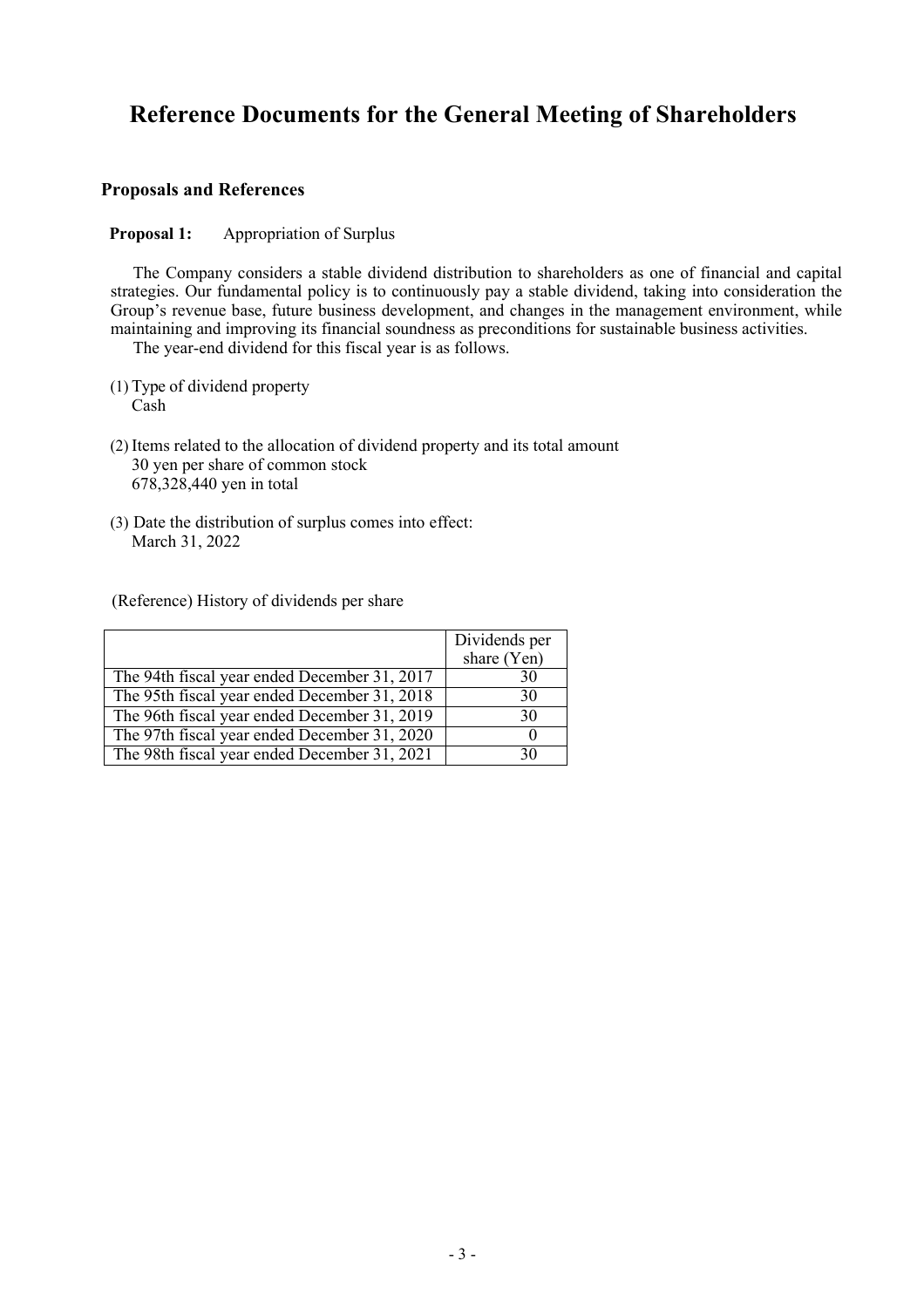### **Proposal 2:** Partial Amendments to the Articles of Incorporation

- 1. Reasons for amendments
	- (1) Introduction of the electronic provision measure for the reference documentsfor the general meeting of shareholders, etc.

As a result of the revision of the Companies Act in 2019, it has become acceptable to electronically provide the reference documents for the general meeting of shareholders, etc., while it has become mandatory for companies issuing Book-Entry Transfer Shares (listed companies) to stipulate in their articles of incorporation that information contained in the reference documents for the general meeting of shareholders, etc. shall be provided electronically, on or after September 1, 2022, the enforcement date of the revised Companies Act regarding the electronic provision measure. In light of this, the Company proposes to make necessary amendments.

(2) Changes to the convener and chairman of the Board of Directors

To give flexibility to the operation of the Board of Directors, the Company proposes to make amendments to the convener and chairman of the Board of Directors stipulated in Articles 23 and 24 of the current Articles of Incorporation to a director determined in advance by the Board of Directors.

2. Details of amendments

The details of the amendments are as follows.

The resolution on this Proposal shall come into effect at the conclusion of this General Meeting of Shareholders. (Amended parts are underlined.)

|                                                       | (Amended parts are underlined.)                       |
|-------------------------------------------------------|-------------------------------------------------------|
| <b>Current Articles of Incorporation</b>              | <b>Proposed Amendments</b>                            |
| (Internet Disclosure and Deemed Provision of          | (Deleted)                                             |
| Reference Documents for the General Meeting of        |                                                       |
| Shareholders, etc.)                                   |                                                       |
| Article 19: The Company may, when convening a         |                                                       |
| general meeting of shareholders, deem that it has     |                                                       |
| provided information to shareholders pertaining to    |                                                       |
| matters to be described or indicated in the reference |                                                       |
| documents for the general meeting of shareholders,    |                                                       |
| business report, non-consolidated financial           |                                                       |
| statements, and consolidated financial statements,    |                                                       |
| by disclosing such information through the Internet   |                                                       |
| in accordance with the provisions provided in the     |                                                       |
| Ordinance of the Ministry of Justice.                 |                                                       |
|                                                       |                                                       |
| (Newly established)                                   | (Electronic Provision Measure, etc.)                  |
|                                                       | Article 19: The Company shall, when convening a       |
|                                                       | general meeting of shareholders, provide              |
|                                                       | information contained in the reference documents      |
|                                                       | for the general meeting of shareholders, etc.         |
|                                                       | electronically.                                       |
|                                                       | 2. Among the matters to be provided electronically,   |
|                                                       | the Company may choose not to include all or part     |
|                                                       | of the matters stipulated in the Ordinance of the     |
|                                                       | Ministry of Justice in the paper copy to be sent to   |
|                                                       | shareholders who have requested it by the record      |
|                                                       | date for voting rights.                               |
|                                                       |                                                       |
| (Representative Directors and Executive Directors)    | (Representative Directors and Executive Directors)    |
| Article 23: The Board of Directors shall elect one or | Article 23: The Board of Directors shall elect one or |
| more Representative Directors by its resolution.      | more Representative Directors by its resolution.      |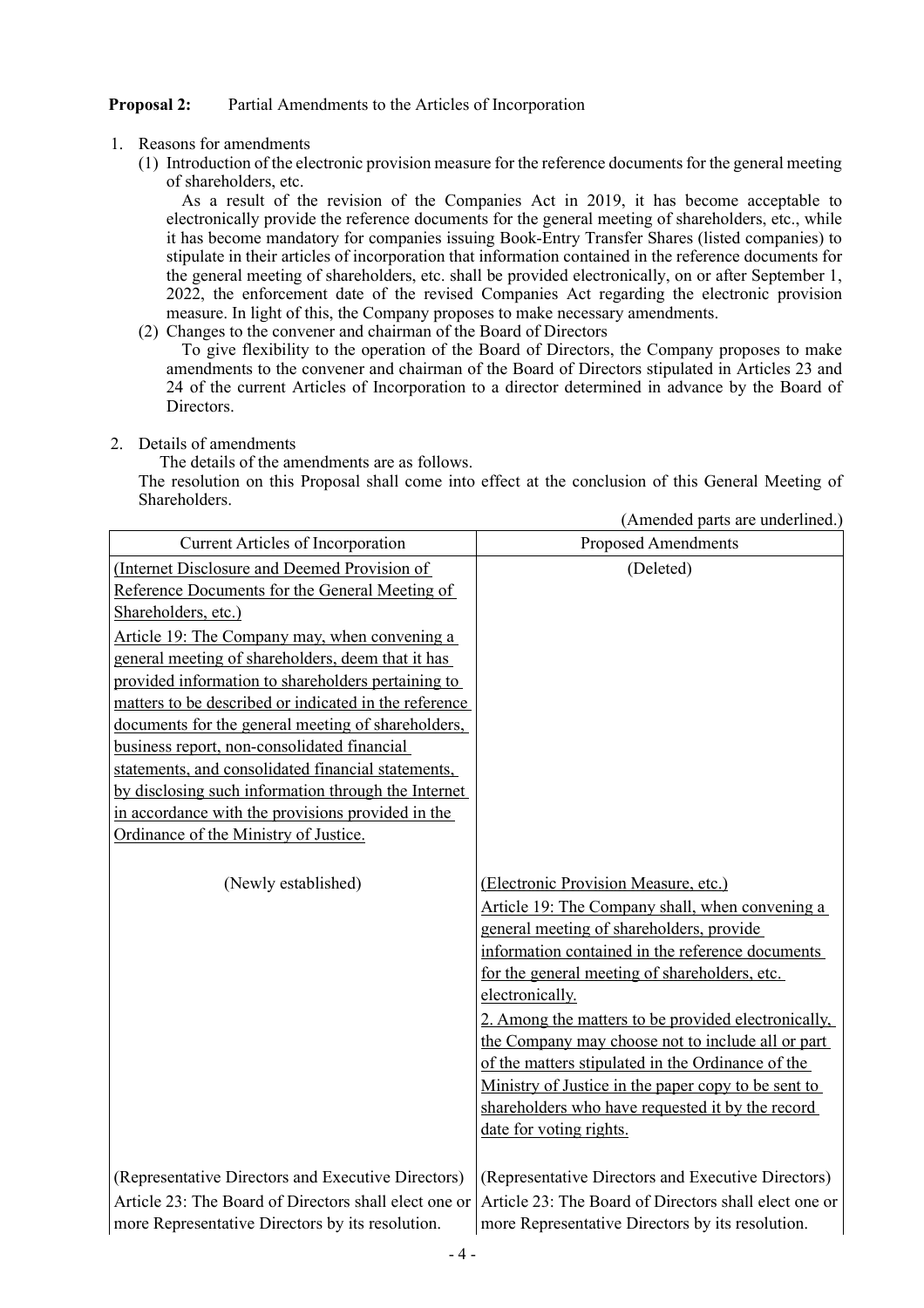| <b>Current Articles of Incorporation</b>              | <b>Proposed Amendments</b>                                                                            |
|-------------------------------------------------------|-------------------------------------------------------------------------------------------------------|
| 2. (1) Representative Director shall preside over the | (Deleted)                                                                                             |
| Board of Directors. However, if there are several     |                                                                                                       |
| Representative Directors, the Board of Directors      |                                                                                                       |
| shall be presided by the first Representative         |                                                                                                       |
| Director in accordance with the order provided for    |                                                                                                       |
| in advance by the Board of Directors.                 |                                                                                                       |
| (2) In the case of accidents to all Representative    |                                                                                                       |
| Directors, the Board of Directors shall be presided   |                                                                                                       |
| by another Director in accordance with the order      |                                                                                                       |
| provided for in advance by resolution of the Board    |                                                                                                       |
| of Directors.                                         |                                                                                                       |
| 3. Representative Directors shall execute the         | 2. Representative Directors shall execute the                                                         |
| Company's operations and represent the Company.       | Company's operations and represent the Company.                                                       |
| 4. The Board of Directors may appoint Directors       | 3. The Board of Directors may appoint Directors                                                       |
| who execute the Company's operations by its           | who execute the Company's operations by its                                                           |
| resolution.                                           | resolution.                                                                                           |
|                                                       |                                                                                                       |
| (Board of Directors)                                  | (Board of Directors)                                                                                  |
| Article 24: The Board of Directors shall make         | Article 24: The Board of Directors shall make                                                         |
| decisions concerning the matters provided for by      | decisions concerning the matters provided for by                                                      |
| laws and regulations and by the Articles of           | laws and regulations and by the Articles of                                                           |
| Incorporation, as well as important matters of the    | Incorporation, as well as important matters of the                                                    |
| Company related to the execution of operations.       | Company related to the execution of operations.                                                       |
| 2. (1) Unless otherwise provided by laws and          | 2. Unless otherwise provided by laws and                                                              |
| regulations, meetings of the Board of Directors       | regulations, meetings of the Board of Directors                                                       |
| shall be convened and chaired by Representative       | shall be convened and chaired by Director                                                             |
| Director. However, if there are several               | appointed in advance by the Board of Directors.                                                       |
| Representative Directors, meetings of the Board of    | However, in the case of accident to such Director,                                                    |
| Directors shall be convened and chaired by the first  | meetings of the Board of Directors shall be                                                           |
| Representative Director in accordance with the        | convened and chaired by another Director in                                                           |
| order provided for in advance by the Board of         | accordance with the order provided for in advance                                                     |
| Directors.                                            | by the Board of Directors.                                                                            |
| (2) In the case of accidents to all Representative    | (Deleted)                                                                                             |
| Directors, meetings of the Board of Directors shall   |                                                                                                       |
| be convened and chaired by another Director in        |                                                                                                       |
| accordance with the order provided for in advance     |                                                                                                       |
| by resolution of the Board of Directors.              |                                                                                                       |
| 3-5. (Omitted)                                        | 3-5. (Omitted)                                                                                        |
|                                                       |                                                                                                       |
| (Newly established)                                   | <b>Supplementary Provisions</b>                                                                       |
|                                                       | 1. The deletion of Article 19 (Internet Disclosure                                                    |
|                                                       | and Deemed Provision of Reference Documents for                                                       |
|                                                       | the General Meeting of Shareholders, etc.) of the                                                     |
|                                                       | current Articles of Incorporation and the new<br>establishment of the proposed Article 19 (Electronic |
|                                                       | Provision Measure, etc.) shall come into effect on                                                    |
|                                                       | September 1, 2022, the date of enforcement                                                            |
|                                                       | (hereinafter, the "Enforcement Date") of the                                                          |
|                                                       | amended provisions stipulated in the proviso of                                                       |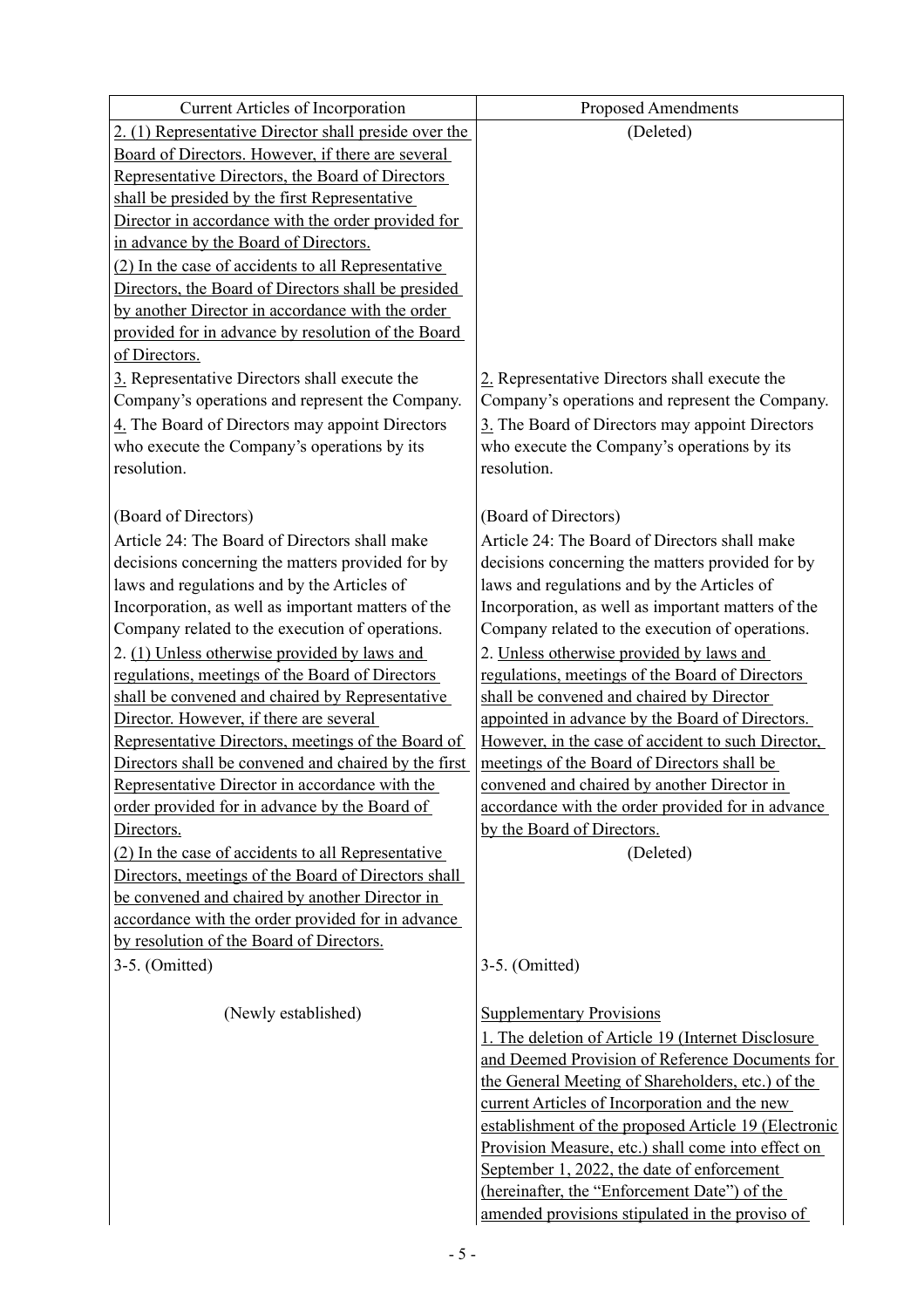| <b>Current Articles of Incorporation</b> | <b>Proposed Amendments</b>                           |
|------------------------------------------|------------------------------------------------------|
|                                          | Article 1 of the supplementary provisions of the Act |
|                                          | Partially Amending the Companies Act (Act No. 70)    |
|                                          | of 2019).                                            |
|                                          | 2. Notwithstanding the provisions of the preceding   |
|                                          | paragraph, Article 19 of the current Articles of     |
|                                          | Incorporation shall remain in force with respect to  |
|                                          | the general meeting of shareholders to be held on a  |
|                                          | date within six months from the Enforcement Date.    |
|                                          | 3. These supplementary provisions shall be deleted   |
|                                          | after the lapse of six months from the Enforcement   |
|                                          | Date or the lapse of three months from the date of   |
|                                          | the general meeting of shareholders set forth in the |
|                                          | preceding paragraph, whichever is later.             |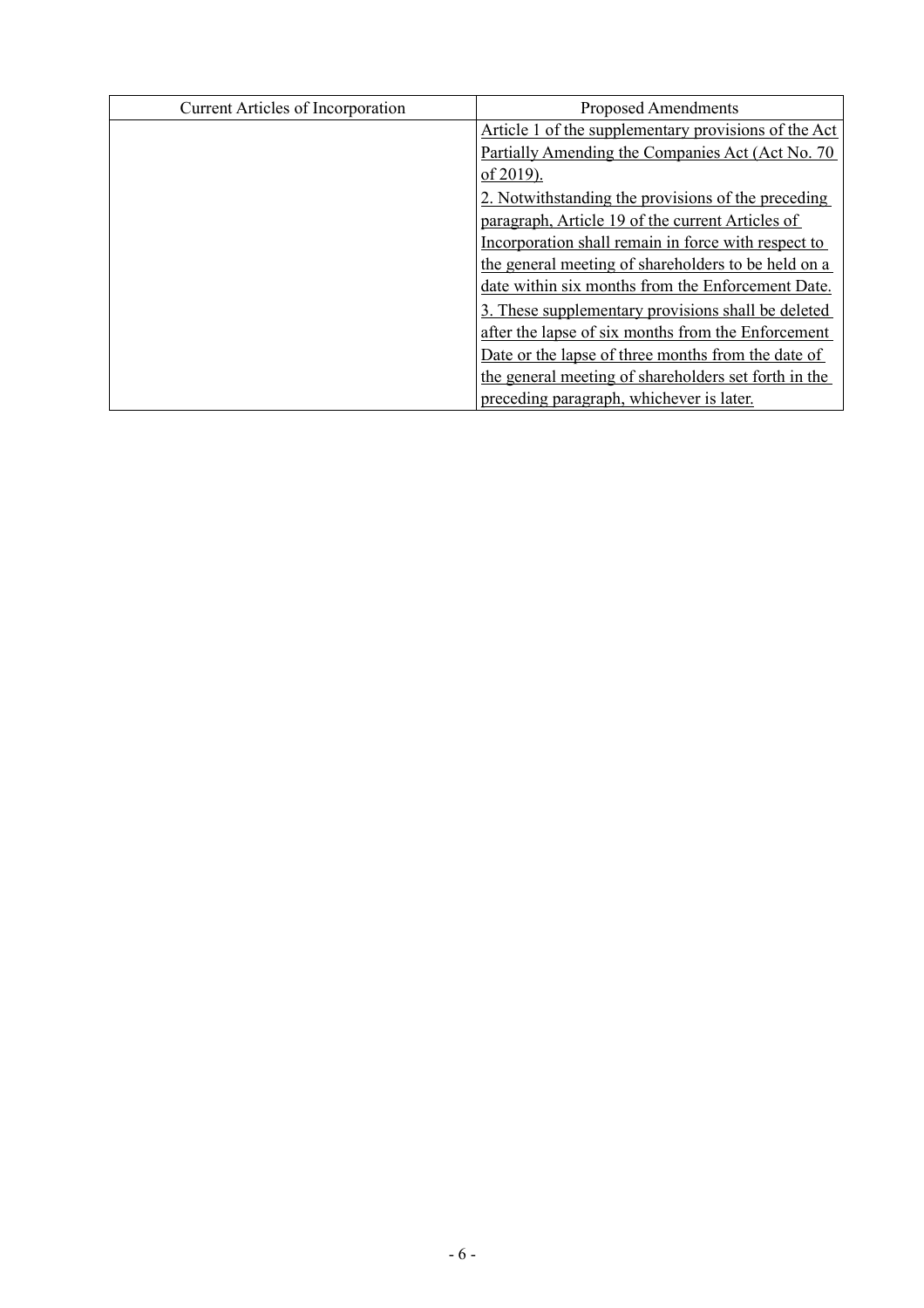#### **Proposal 3:** Election of 9 Directors

The terms of office of all 10 incumbent Directors will expire at the conclusion of this General Meeting of Shareholders. Accordingly, the election of 9 Directors is proposed.

This proposal was determined by the Board of Directors after receiving recommendations from the Nomination and Compensation Committee, a voluntary advisory body chaired by an Outside Director. The candidates for Director are as follows:

| No.            |                                               | Title                                                     | Name            | Attendance at<br>Board of<br><b>Directors</b><br>meetings | Attendance at<br>Nomination and<br>Compensation<br>Committee<br>meetings |
|----------------|-----------------------------------------------|-----------------------------------------------------------|-----------------|-----------------------------------------------------------|--------------------------------------------------------------------------|
| 1              | [Reappointment]                               | Representative Director,<br>President & Executive Officer | Shiro Tomiyasu  | 100% (20/20)                                              | $100\%$ (8/8)                                                            |
| $\overline{2}$ | [Reappointment]                               | Director & Senior Corporate<br>Officer                    | Yukio Nawata    | 100% (20/20)                                              |                                                                          |
| 3              | [Reappointment]                               | Director & Senior Corporate<br>Officer                    | Masayuki Fukami | 100% (20/20)                                              |                                                                          |
| $\overline{4}$ | [Reappointment]                               | Director & Senior Corporate<br>Officer                    | Hajime Odagiri  | $100\% (20/20)$                                           |                                                                          |
| 5              | [Reappointment]                               | Director & Corporate Officer                              | Shuichi Jinno   | 100% (20/20)                                              |                                                                          |
| 6              | [Reappointment]                               | Director & Corporate Officer                              | Kazuya Tani     | 100% (20/20)                                              |                                                                          |
| 7              | [Reappointment]<br>[Outside]<br>[Independent] | Director                                                  | Atsushi Iwasaki | 100% (20/20)                                              | $100\%$ (8/8)                                                            |
| 8              | [Reappointment]<br>[Outside]<br>[Independent] | Director                                                  | Shoji Tanaka    | 100% (20/20)                                              | $100\%$ (8/8)                                                            |
| 9              | [Reappointment]<br>[Outside]<br>[Independent] | Director                                                  | Kazuo Nakayama  | $100\%$ (14/14)                                           | $100\% (7/7)$                                                            |

(Note) The attendance rate of Director Kazuo Nakayama above refers to the rate of attendance after he assumed the office of Director at the 97th Ordinary General Meeting of Shareholders held on March 30, 2021.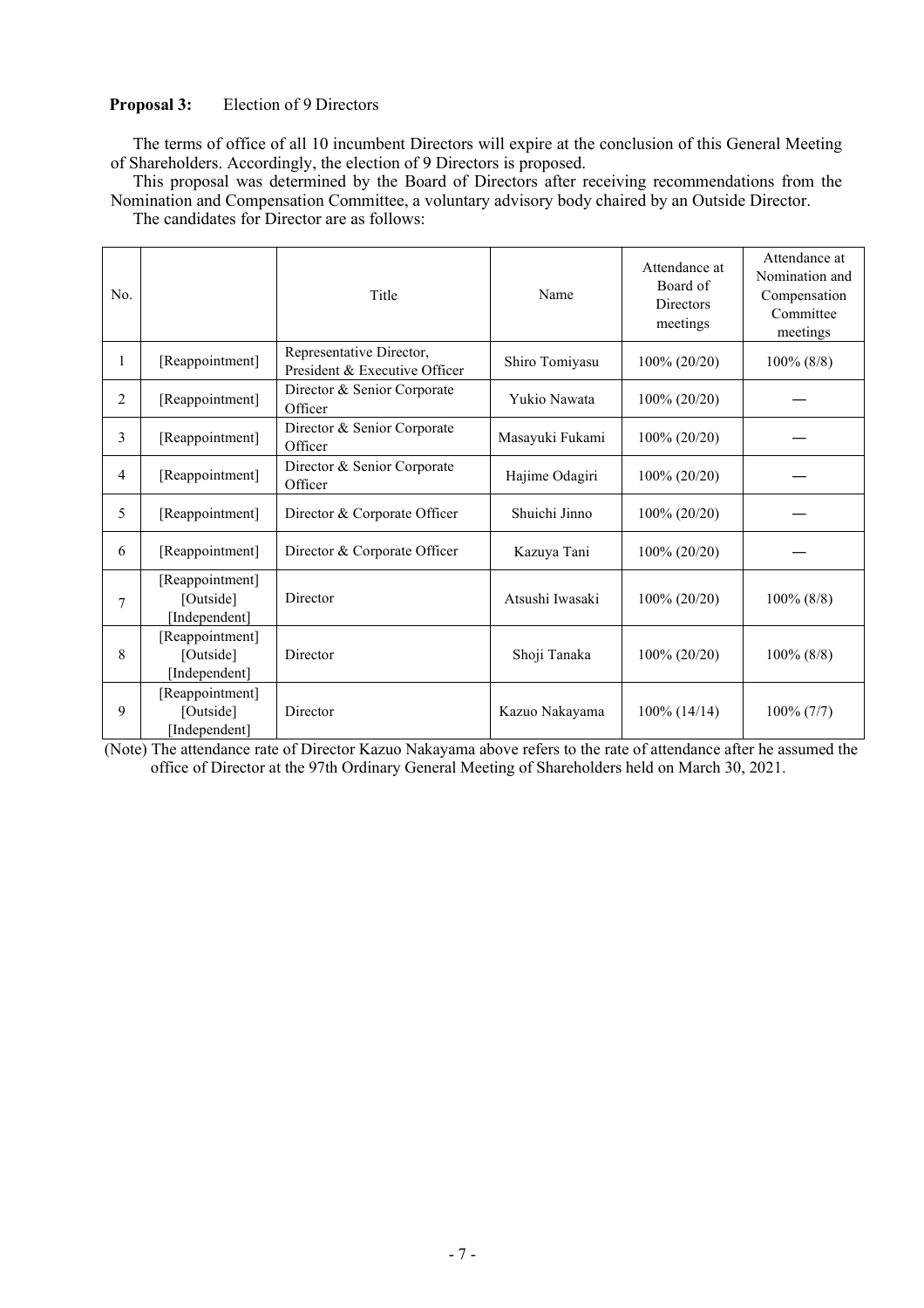|                                                                                                                                                                     | Name                                                                                                                                                         |                                                                                                                                                                         | Brief career history, positions and responsibilities at the Company                                                                                                                                                                                                                                                                                                                                                                                                                                                                                                                                                                                                                                                                                                                                                                                                                                                                                                                                                                                                                                                       | Number of     |
|---------------------------------------------------------------------------------------------------------------------------------------------------------------------|--------------------------------------------------------------------------------------------------------------------------------------------------------------|-------------------------------------------------------------------------------------------------------------------------------------------------------------------------|---------------------------------------------------------------------------------------------------------------------------------------------------------------------------------------------------------------------------------------------------------------------------------------------------------------------------------------------------------------------------------------------------------------------------------------------------------------------------------------------------------------------------------------------------------------------------------------------------------------------------------------------------------------------------------------------------------------------------------------------------------------------------------------------------------------------------------------------------------------------------------------------------------------------------------------------------------------------------------------------------------------------------------------------------------------------------------------------------------------------------|---------------|
| No.                                                                                                                                                                 | (Date of birth)                                                                                                                                              | [Significant concurrent positions]                                                                                                                                      |                                                                                                                                                                                                                                                                                                                                                                                                                                                                                                                                                                                                                                                                                                                                                                                                                                                                                                                                                                                                                                                                                                                           | shares of the |
|                                                                                                                                                                     |                                                                                                                                                              |                                                                                                                                                                         |                                                                                                                                                                                                                                                                                                                                                                                                                                                                                                                                                                                                                                                                                                                                                                                                                                                                                                                                                                                                                                                                                                                           | Company held  |
| 1                                                                                                                                                                   | Shiro Tomiyasu<br>(February 6, 1958)<br>[Reappointment]<br>[Term of office as<br>Director]<br>6 years at the<br>conclusion of this<br><b>General Meeting</b> | April 1980<br>April 2011<br>June 2015<br>January 2016<br>March 2016<br>January 2017<br>March 2019<br>[Significant concurrent positions]<br>20/20 (100%)<br>$8/8$ (100%) | Joined The Dai-Ichi Kangyo Bank, Limited (currently Mizuho<br>Bank, Ltd.)<br>Managing Executive Officer, Mizuho Bank, Ltd.<br>Advisor, Chuo Fudosan Co., Ltd.<br>Advisor of the Company<br>Director & Senior Corporate Executive Officer of the Company<br>Assistant to President of the Company<br>Responsible for Corporate Planning Department of the Company<br>Responsible for Public & Investor Relations Section of the<br>Company<br>Responsible for Personnel Department of the Company<br>In charge of Financial Department of the Company<br>Director & Vice President Executive Officer of the Company<br>In charge of Corporate Planning Department and Public &<br>Investor Relations Section of the Company<br>Representative Director, President & Executive Officer of the<br>Company (to present)<br>[Attendance at meetings of the Board of Directors]<br>[Attendance at meetings of the Nomination and Compensation Committee]                                                                                                                                                                        | 7,200         |
| [Reason for nomination as candidate for Director]<br>management and contributing to the enhancement of corporate governance.<br>Group based on a broad perspective. |                                                                                                                                                              |                                                                                                                                                                         | Mr. Shiro Tomiyasu has advanced knowledge and a wide range of insight regarding management planning, finance, and<br>accounting based on his extensive experience and achievements gained from working at financial institutions. He was<br>appointed to Director in March 2016 and has been overseeing the Group by demonstrating his skills in forming management<br>strategies and plans, and designing the internal control system. As Representative Director, President & Executive Officer<br>since March 2019, he has strived to improve corporate value by demonstrating great leadership from a company-wide<br>perspective in implementing structural reforms aimed at the expansion of the Company's earnings, while pursuing ESG<br>The Company nominates him as a candidate for Director, as he is a person of excellent character and insight, and it expects<br>him to continue to lead the whole Group towards achieving the Mid-Term Management Plan (2021-2025) by drawing on<br>his management experience and contribute to the sustainable development and the enhancement of corporate value of the |               |

(Note) No particular interests exist between the Company and Mr. Shiro Tomiyasu.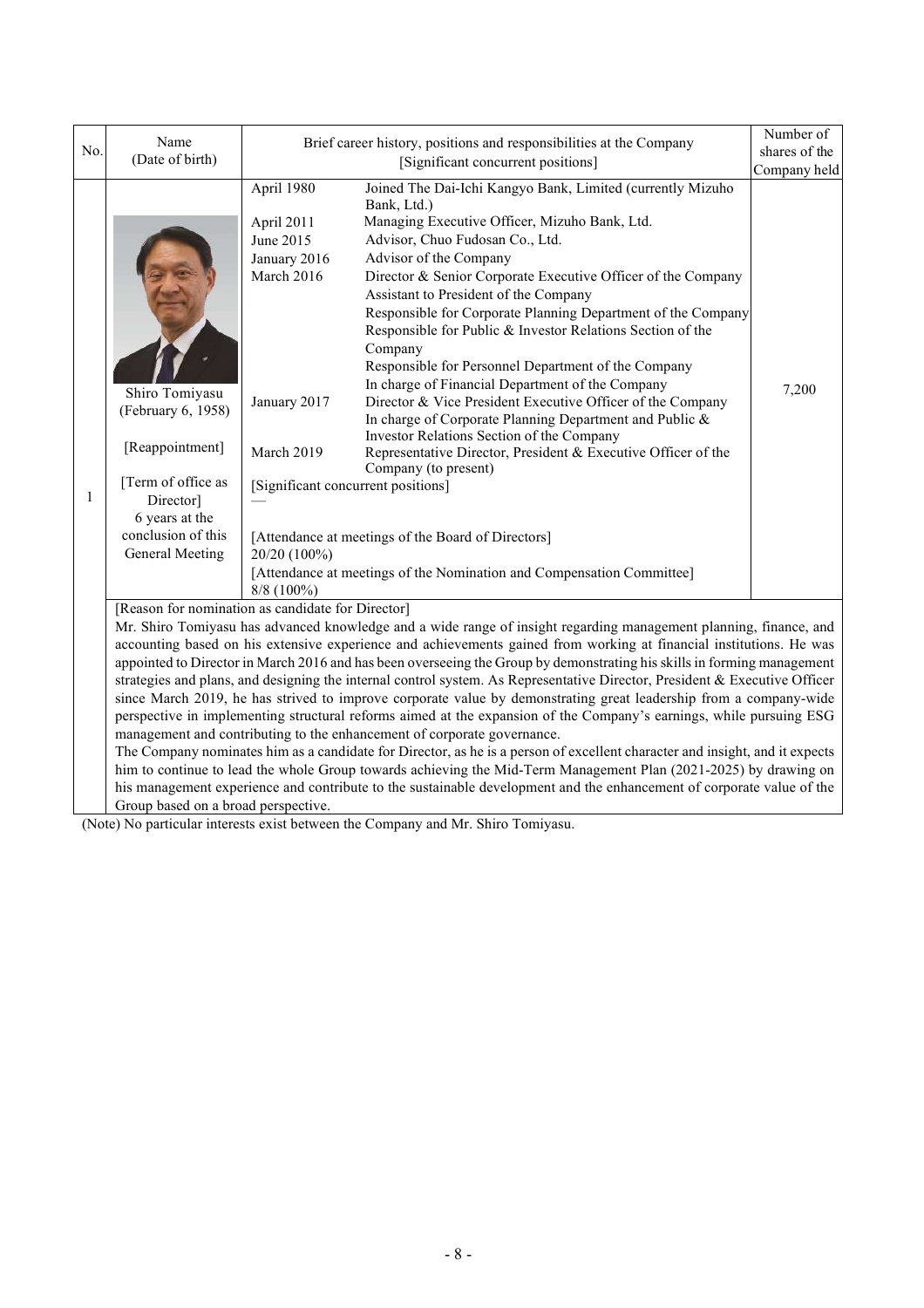|                | Name                                                                                                                                                                                                                                                                                                                                                                                                                                                                                                                                                                                                                                                                                                                                                                                                                                                                                                                                                                                                                                                                                                                              |                                                                                                                                                                                                                 | Brief career history, positions and responsibilities at the Company                                                                                                                                                                                                                                                                                                                                                                                                                                                                                                                                                                                     | Number of                     |  |
|----------------|-----------------------------------------------------------------------------------------------------------------------------------------------------------------------------------------------------------------------------------------------------------------------------------------------------------------------------------------------------------------------------------------------------------------------------------------------------------------------------------------------------------------------------------------------------------------------------------------------------------------------------------------------------------------------------------------------------------------------------------------------------------------------------------------------------------------------------------------------------------------------------------------------------------------------------------------------------------------------------------------------------------------------------------------------------------------------------------------------------------------------------------|-----------------------------------------------------------------------------------------------------------------------------------------------------------------------------------------------------------------|---------------------------------------------------------------------------------------------------------------------------------------------------------------------------------------------------------------------------------------------------------------------------------------------------------------------------------------------------------------------------------------------------------------------------------------------------------------------------------------------------------------------------------------------------------------------------------------------------------------------------------------------------------|-------------------------------|--|
| No.            | (Date of birth)                                                                                                                                                                                                                                                                                                                                                                                                                                                                                                                                                                                                                                                                                                                                                                                                                                                                                                                                                                                                                                                                                                                   |                                                                                                                                                                                                                 | [Significant concurrent positions]                                                                                                                                                                                                                                                                                                                                                                                                                                                                                                                                                                                                                      | shares of the<br>Company held |  |
| $\overline{2}$ | Yukio Nawata<br>(March 8, 1959)<br>[Reappointment]<br>[Term of office as<br>Director]<br>4 years at the<br>conclusion of this<br>General Meeting                                                                                                                                                                                                                                                                                                                                                                                                                                                                                                                                                                                                                                                                                                                                                                                                                                                                                                                                                                                  | September 1984<br>December 2007<br><b>July 2008</b><br><b>July 2010</b><br>October 2010<br>January 2015<br><b>July 2015</b><br>January 2018<br>March 2018<br>[Significant concurrent positions]<br>20/20 (100%) | Joined the Company<br>General Manager, Regional Sales Department of the Company<br>Director and General Manager, Sales Promotion Department,<br>Iseki-Tohoku Co., Ltd.<br>General Manager, Sales Planning Department of the Company<br>Deputy Division Manager, Business Division of the Company<br>Representative Director & President, Iseki-Kanto Co., Ltd.<br>Corporate Officer of the Company<br>Senior Corporate Officer of the Company<br>General Division Manager, Business Division of the Company<br>(to present)<br>Director & Senior Corporate Officer of the Company (to<br>present)<br>[Attendance at meetings of the Board of Directors] | 6,400                         |  |
|                | [Reason for nomination as candidate for Director]<br>Having been involved in overseas and domestic sales of agricultural machinery for many years and served as President at<br>major sales companies, Mr. Yukio Nawata has extensive experience and achievements in the domestic and overseas sales<br>fields and is well-versed in the Group's operations. He was appointed to Director in charge of the Business Division in<br>March 2018 and has been leading efforts in expanding the provision of products and services that please customers to<br>realize the "farming full of dreams," such as the promotion of smart agricultural machinery, demonstrating advanced<br>expertise and strong leadership in rolling out domestic sales strategies. In addition, he has been appropriately overseeing<br>the management of the Group.<br>The Company nominates him as a candidate for Director, as he is a person of excellent character and insight, and it expects<br>him to continue to contribute to the sustainable development and the enhancement of corporate value of the Group based<br>on a broad perspective. |                                                                                                                                                                                                                 |                                                                                                                                                                                                                                                                                                                                                                                                                                                                                                                                                                                                                                                         |                               |  |

(Note) No particular interests exist between the Company and Mr. Yukio Nawata.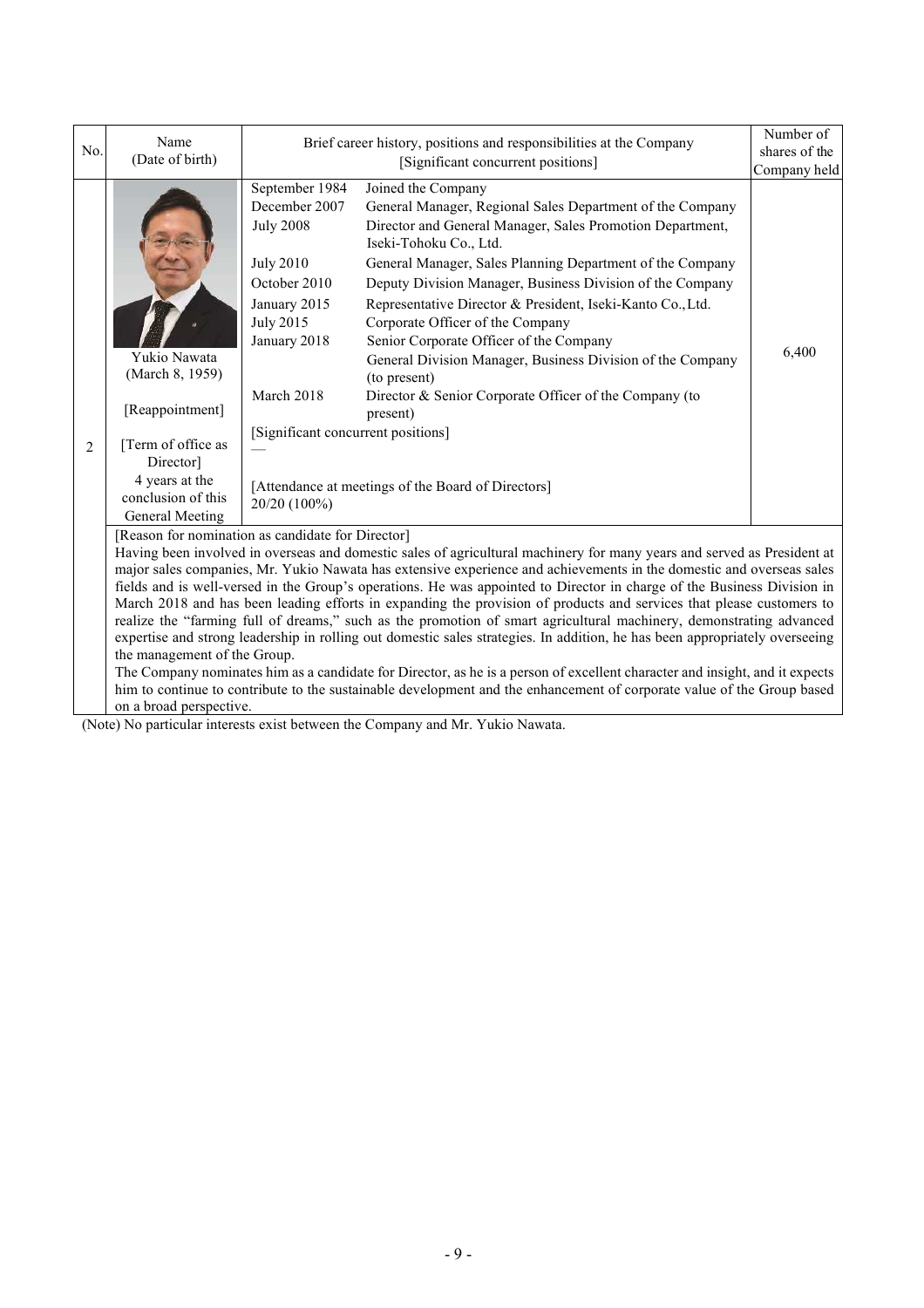|     | Name                                                                                                                                                                                                                                  |                                                                                                                                                                                                                                     | Brief career history, positions and responsibilities at the Company                                                                                                                                                                                                                                                                                                                                                                                                                                                                                                                                                                                                                                                                                                                                                                                                                  | Number of     |  |  |
|-----|---------------------------------------------------------------------------------------------------------------------------------------------------------------------------------------------------------------------------------------|-------------------------------------------------------------------------------------------------------------------------------------------------------------------------------------------------------------------------------------|--------------------------------------------------------------------------------------------------------------------------------------------------------------------------------------------------------------------------------------------------------------------------------------------------------------------------------------------------------------------------------------------------------------------------------------------------------------------------------------------------------------------------------------------------------------------------------------------------------------------------------------------------------------------------------------------------------------------------------------------------------------------------------------------------------------------------------------------------------------------------------------|---------------|--|--|
| No. | (Date of birth)                                                                                                                                                                                                                       |                                                                                                                                                                                                                                     | [Significant concurrent positions]                                                                                                                                                                                                                                                                                                                                                                                                                                                                                                                                                                                                                                                                                                                                                                                                                                                   | shares of the |  |  |
|     |                                                                                                                                                                                                                                       |                                                                                                                                                                                                                                     |                                                                                                                                                                                                                                                                                                                                                                                                                                                                                                                                                                                                                                                                                                                                                                                                                                                                                      | Company held  |  |  |
| 3   | Masayuki Fukami<br>(May 29, 1959)<br>[Reappointment]<br>[Term of office as<br>Director]<br>3 years at the<br>conclusion of this<br>General Meeting                                                                                    | April 1985<br>December 2004<br>January 2007<br>December 2008<br>January 2011<br>December 2011<br><b>July 2015</b><br>January 2019<br>March 2019<br>April 2019<br>January 2022<br>[Significant concurrent positions]<br>20/20 (100%) | Joined the Company<br>General Manager, Kanto Sales Department of the Company<br>Representative Director & President, Ibaraki Iseki Sales Co.,<br>Ltd.<br>Executive Managing Director, Iseki Chugoku Co., Ltd.<br>Executive Managing Director, Iseki Kyushu Co., Ltd.<br>Representative Director & President, Iseki Kyushu Co., Ltd.<br>Corporate Officer of the Company<br>Senior Corporate Officer of the Company<br>Director & Senior Corporate Officer of the Company (to<br>present)<br>In charge of Personnel Department of the Company<br>Deputy in charge of Corporate Planning Department and Public<br>& Investor Relations Section of the Company<br>Deputy in charge of Compliance of the Company (to present)<br>In charge of Personnel, Corporate Planning, and Investor<br>Relations of the Company (to present)<br>[Attendance at meetings of the Board of Directors] | 8,000         |  |  |
|     |                                                                                                                                                                                                                                       |                                                                                                                                                                                                                                     |                                                                                                                                                                                                                                                                                                                                                                                                                                                                                                                                                                                                                                                                                                                                                                                                                                                                                      |               |  |  |
|     | [Reason for nomination as candidate for Director]                                                                                                                                                                                     |                                                                                                                                                                                                                                     |                                                                                                                                                                                                                                                                                                                                                                                                                                                                                                                                                                                                                                                                                                                                                                                                                                                                                      |               |  |  |
|     | Having served as Director and President at major sales companies, Mr. Masayuki Fukami has extensive experience and<br>achievements in domestic sales, business management, and personnel management and is well-versed in the Group's |                                                                                                                                                                                                                                     |                                                                                                                                                                                                                                                                                                                                                                                                                                                                                                                                                                                                                                                                                                                                                                                                                                                                                      |               |  |  |
|     | operations. He was appointed to Director in March 2019 and has been leading efforts in strengthening the functions of                                                                                                                 |                                                                                                                                                                                                                                     |                                                                                                                                                                                                                                                                                                                                                                                                                                                                                                                                                                                                                                                                                                                                                                                                                                                                                      |               |  |  |
|     |                                                                                                                                                                                                                                       |                                                                                                                                                                                                                                     | corporate departments, such as the enhancement of the Company's corporate governance and compliance and the                                                                                                                                                                                                                                                                                                                                                                                                                                                                                                                                                                                                                                                                                                                                                                          |               |  |  |
|     |                                                                                                                                                                                                                                       |                                                                                                                                                                                                                                     | promotion of workstyle reform. Furthermore, he has been demonstrating strong leadership in stepping up the Company's                                                                                                                                                                                                                                                                                                                                                                                                                                                                                                                                                                                                                                                                                                                                                                 |               |  |  |
|     |                                                                                                                                                                                                                                       |                                                                                                                                                                                                                                     | ESG efforts, while appropriately overseeing the management of the Group.                                                                                                                                                                                                                                                                                                                                                                                                                                                                                                                                                                                                                                                                                                                                                                                                             |               |  |  |
|     |                                                                                                                                                                                                                                       |                                                                                                                                                                                                                                     | The Company nominates him as a candidate for Director, as he is a person of excellent character and insight, and it expects                                                                                                                                                                                                                                                                                                                                                                                                                                                                                                                                                                                                                                                                                                                                                          |               |  |  |
|     |                                                                                                                                                                                                                                       | him to continue to contribute to the sustainable development and the enhancement of corporate value of the Group based                                                                                                              |                                                                                                                                                                                                                                                                                                                                                                                                                                                                                                                                                                                                                                                                                                                                                                                                                                                                                      |               |  |  |
|     | on a broad perspective.                                                                                                                                                                                                               |                                                                                                                                                                                                                                     |                                                                                                                                                                                                                                                                                                                                                                                                                                                                                                                                                                                                                                                                                                                                                                                                                                                                                      |               |  |  |

(Note) No particular interests exist between the Company and Mr. Masayuki Fukami.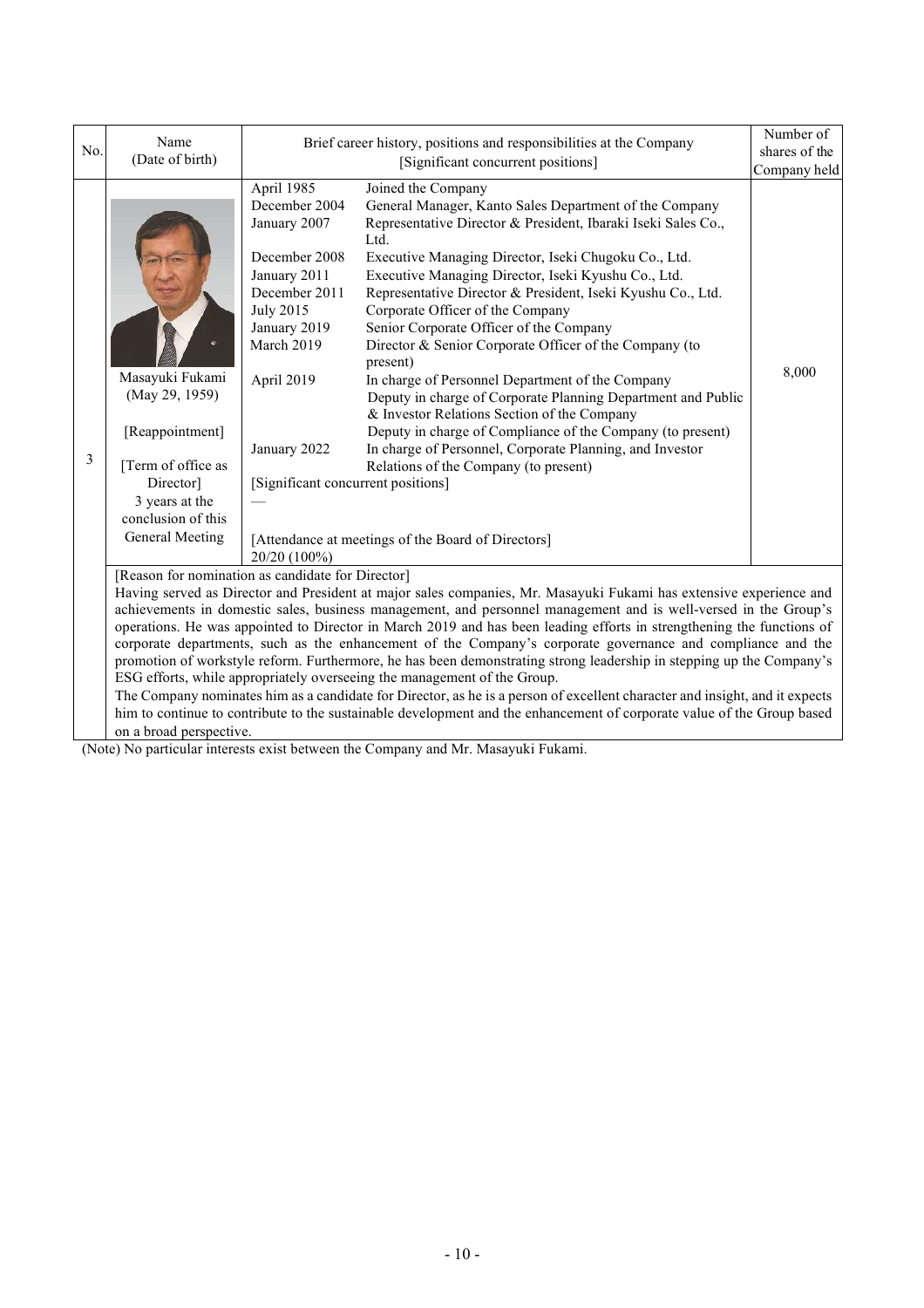|                | Name                                                                                                                                                                                                                                                                                                                                                                                                                                                                                                                                                                                                                                                                                                                                                                                                                                                                                                                                                                                                                                                                                                                                                                                                             |                                                                                                                                                                                                                 | Brief career history, positions and responsibilities at the Company                                                                                                                                                                                                                                                                                                                                                                                                                                                                                                                                                                                                                                                                                  | Number of     |
|----------------|------------------------------------------------------------------------------------------------------------------------------------------------------------------------------------------------------------------------------------------------------------------------------------------------------------------------------------------------------------------------------------------------------------------------------------------------------------------------------------------------------------------------------------------------------------------------------------------------------------------------------------------------------------------------------------------------------------------------------------------------------------------------------------------------------------------------------------------------------------------------------------------------------------------------------------------------------------------------------------------------------------------------------------------------------------------------------------------------------------------------------------------------------------------------------------------------------------------|-----------------------------------------------------------------------------------------------------------------------------------------------------------------------------------------------------------------|------------------------------------------------------------------------------------------------------------------------------------------------------------------------------------------------------------------------------------------------------------------------------------------------------------------------------------------------------------------------------------------------------------------------------------------------------------------------------------------------------------------------------------------------------------------------------------------------------------------------------------------------------------------------------------------------------------------------------------------------------|---------------|
| No.            | (Date of birth)                                                                                                                                                                                                                                                                                                                                                                                                                                                                                                                                                                                                                                                                                                                                                                                                                                                                                                                                                                                                                                                                                                                                                                                                  |                                                                                                                                                                                                                 | [Significant concurrent positions]                                                                                                                                                                                                                                                                                                                                                                                                                                                                                                                                                                                                                                                                                                                   | shares of the |
|                |                                                                                                                                                                                                                                                                                                                                                                                                                                                                                                                                                                                                                                                                                                                                                                                                                                                                                                                                                                                                                                                                                                                                                                                                                  |                                                                                                                                                                                                                 |                                                                                                                                                                                                                                                                                                                                                                                                                                                                                                                                                                                                                                                                                                                                                      | Company held  |
| $\overline{4}$ | Hajime Odagiri<br>(January 6, 1963)<br>[Reappointment]<br>[Term of office as<br>Director]<br>2 years at the<br>conclusion of this<br><b>General Meeting</b>                                                                                                                                                                                                                                                                                                                                                                                                                                                                                                                                                                                                                                                                                                                                                                                                                                                                                                                                                                                                                                                      | April 1987<br>November 2008<br>December 2010<br>June 2014<br>January 2016<br>March 2016<br><b>July 2018</b><br>January 2019<br>January 2020<br>March 2020<br>[Significant concurrent positions]<br>20/20 (100%) | Joined the Company<br>General Manager, Vegetable Machinery Engineering<br>Department of the Company<br>Senior General Manager, Agri-Implements Department of the<br>Company<br>President, Iseki-Changzhou Mfg. Co., Ltd. Sales Branch Office<br>Corporate Officer and Deputy Division Manager, Business<br>Division of the Company<br>Representative Director & President, ISEKI Hokkaido Co., Ltd.<br>Chairman & President, Dongfeng Iseki Agricultural Machinery<br>Co., Ltd.<br>Senior Corporate Officer of the Company<br>General Division Manager, Development & Production Division<br>of the Company (to present)<br>Director & Senior Corporate Officer of the Company (to<br>present)<br>[Attendance at meetings of the Board of Directors] | 8,200         |
|                | [Reason for nomination as candidate for Director]<br>Having been involved in the engineering and development fields of agricultural machinery for many years and served as<br>President of a domestic sales company and Chairman & President of Chinese joint venture companies, Mr. Hajime Odagiri<br>has accumulated extensive experience, achievements and a wide range of insight related to agricultural machinery in Japan<br>and overseas as an engineer and a manager. He was appointed to Director in charge of the Development & Production<br>Division in March 2020 and has been leading efforts in pursuing smart agricultural machinery and developing and<br>manufacturing environmentally friendly products, while demonstrating strong leadership in the structural reform of the<br>development and production departments. In addition, he has been appropriately overseeing the management of the Group.<br>The Company nominates him as a candidate for Director, as he is a person of excellent character and insight, and it expects<br>him to continue to contribute to the sustainable development and the enhancement of corporate value of the Group based<br>on a broad perspective. |                                                                                                                                                                                                                 |                                                                                                                                                                                                                                                                                                                                                                                                                                                                                                                                                                                                                                                                                                                                                      |               |

(Note) No particular interests exist between the Company and Mr. Hajime Odagiri.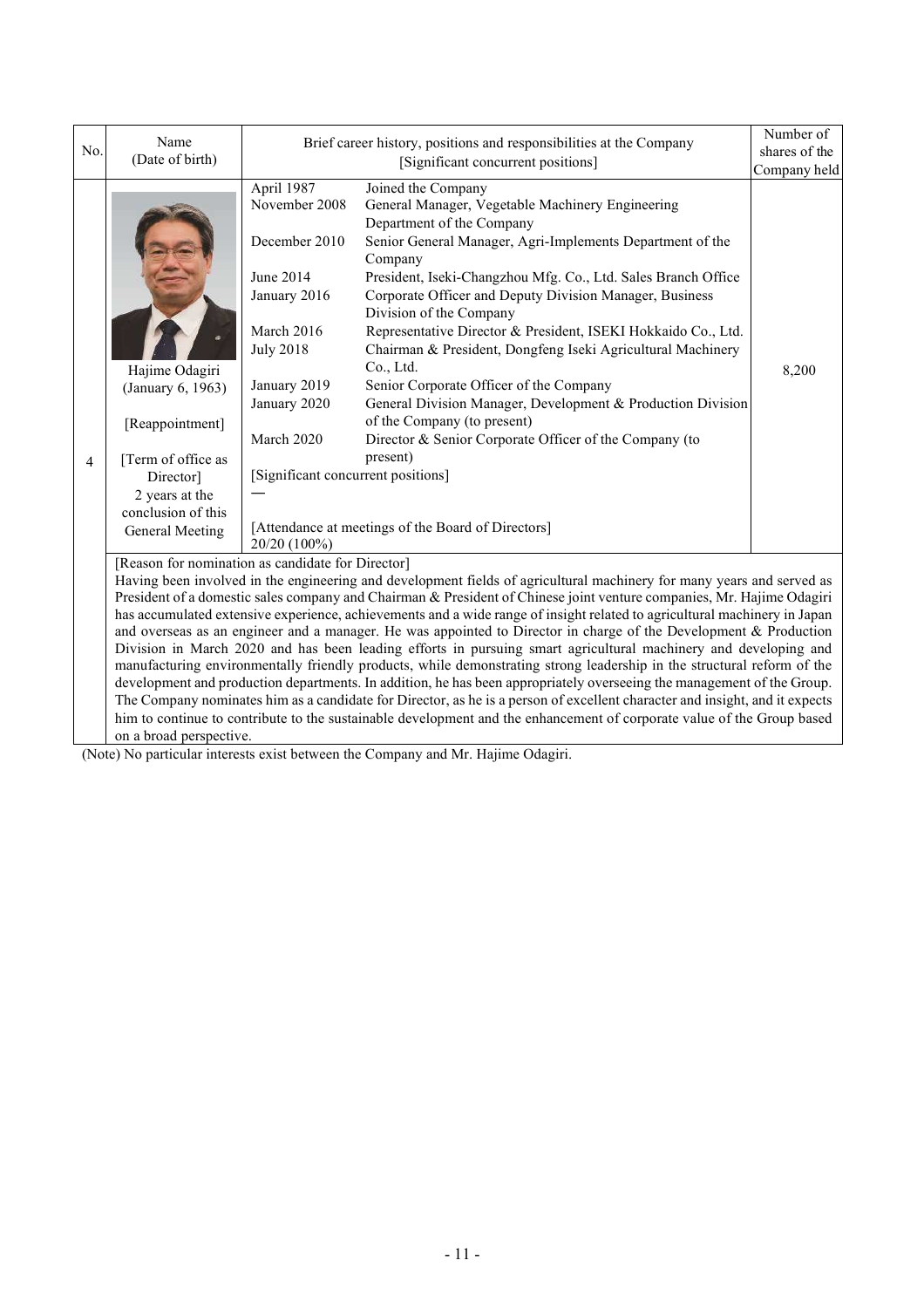| No. | Name<br>Brief career history, positions and responsibilities at the Company<br>(Date of birth)<br>[Significant concurrent positions]                                                                                                                                                                                                                                                                                                                                                                                                                                                                                                                                                                                                                                                                                          |                                                                                                                                                   | Number of<br>shares of the                                                                                                                                                                                                                                                                                                                                                                                                                                                                                                                                                                                                                                                                                            |              |  |  |
|-----|-------------------------------------------------------------------------------------------------------------------------------------------------------------------------------------------------------------------------------------------------------------------------------------------------------------------------------------------------------------------------------------------------------------------------------------------------------------------------------------------------------------------------------------------------------------------------------------------------------------------------------------------------------------------------------------------------------------------------------------------------------------------------------------------------------------------------------|---------------------------------------------------------------------------------------------------------------------------------------------------|-----------------------------------------------------------------------------------------------------------------------------------------------------------------------------------------------------------------------------------------------------------------------------------------------------------------------------------------------------------------------------------------------------------------------------------------------------------------------------------------------------------------------------------------------------------------------------------------------------------------------------------------------------------------------------------------------------------------------|--------------|--|--|
|     |                                                                                                                                                                                                                                                                                                                                                                                                                                                                                                                                                                                                                                                                                                                                                                                                                               |                                                                                                                                                   |                                                                                                                                                                                                                                                                                                                                                                                                                                                                                                                                                                                                                                                                                                                       | Company held |  |  |
| 5   | April 1985<br>April 2008<br>December 2011<br>October 2013<br>June 2015<br>March 2016<br>Shuichi Jinno<br>January 2017<br>(October 14, 1962)<br>December 2018<br>April 2019<br>[Reappointment]<br>January 2022                                                                                                                                                                                                                                                                                                                                                                                                                                                                                                                                                                                                                 |                                                                                                                                                   | Joined the Company<br>General Manager, Office Automation Department of the<br>Company<br>General Manager, Public & Investor Relations Section of the<br>Company<br>General Manager, Personnel Department of the Company<br>Director & Corporate Officer of the Company (to present)<br>In charge of Personnel Department of the Company<br>In charge of Compliance of the Company<br>In charge of Office Automation Department of the Company<br>Deputy in charge of Compliance of the Company<br>In charge of IT Planning Department of the Company<br>Deputy in charge of Financial Department of the Company<br>In charge of Finance, IT Planning, Operation Efficiency<br>Improvement of the Company (to present) | 7,400        |  |  |
|     | [Term of office as<br>Director]<br>6 years and 9 months<br>at the conclusion of                                                                                                                                                                                                                                                                                                                                                                                                                                                                                                                                                                                                                                                                                                                                               | [Significant concurrent positions]<br>[Attendance at meetings of the Board of Directors]                                                          |                                                                                                                                                                                                                                                                                                                                                                                                                                                                                                                                                                                                                                                                                                                       |              |  |  |
|     | this General Meeting                                                                                                                                                                                                                                                                                                                                                                                                                                                                                                                                                                                                                                                                                                                                                                                                          | 20/20 (100%)                                                                                                                                      |                                                                                                                                                                                                                                                                                                                                                                                                                                                                                                                                                                                                                                                                                                                       |              |  |  |
|     | [Reason for nomination as candidate for Director]                                                                                                                                                                                                                                                                                                                                                                                                                                                                                                                                                                                                                                                                                                                                                                             |                                                                                                                                                   |                                                                                                                                                                                                                                                                                                                                                                                                                                                                                                                                                                                                                                                                                                                       |              |  |  |
|     | Having been involved in the fields of information systems, investor relations, and personnel affairs for many years, Mr.<br>Shuichi Jinno has extensive experience and achievements in corporate departments and is well-versed in the Group's<br>operations. Since his appointment to Director in June 2015, he has been demonstrating advanced management capabilities<br>as a person in charge of personnel affairs, compliance, and IT planning. In addition, he has been demonstrating advanced<br>expertise and strong leadership in areas such as financial and capital strategies and operation efficiency improvement,<br>while appropriately overseeing the management of the Group.<br>The Company nominates him as a candidate for Director, as he is a person of excellent character and insight, and it expects |                                                                                                                                                   |                                                                                                                                                                                                                                                                                                                                                                                                                                                                                                                                                                                                                                                                                                                       |              |  |  |
|     |                                                                                                                                                                                                                                                                                                                                                                                                                                                                                                                                                                                                                                                                                                                                                                                                                               | him to continue to contribute to the sustainable development and the enhancement of corporate value of the Group based<br>on a broad perspective. |                                                                                                                                                                                                                                                                                                                                                                                                                                                                                                                                                                                                                                                                                                                       |              |  |  |

(Note) No particular interests exist between the Company and Mr. Shuichi Jinno.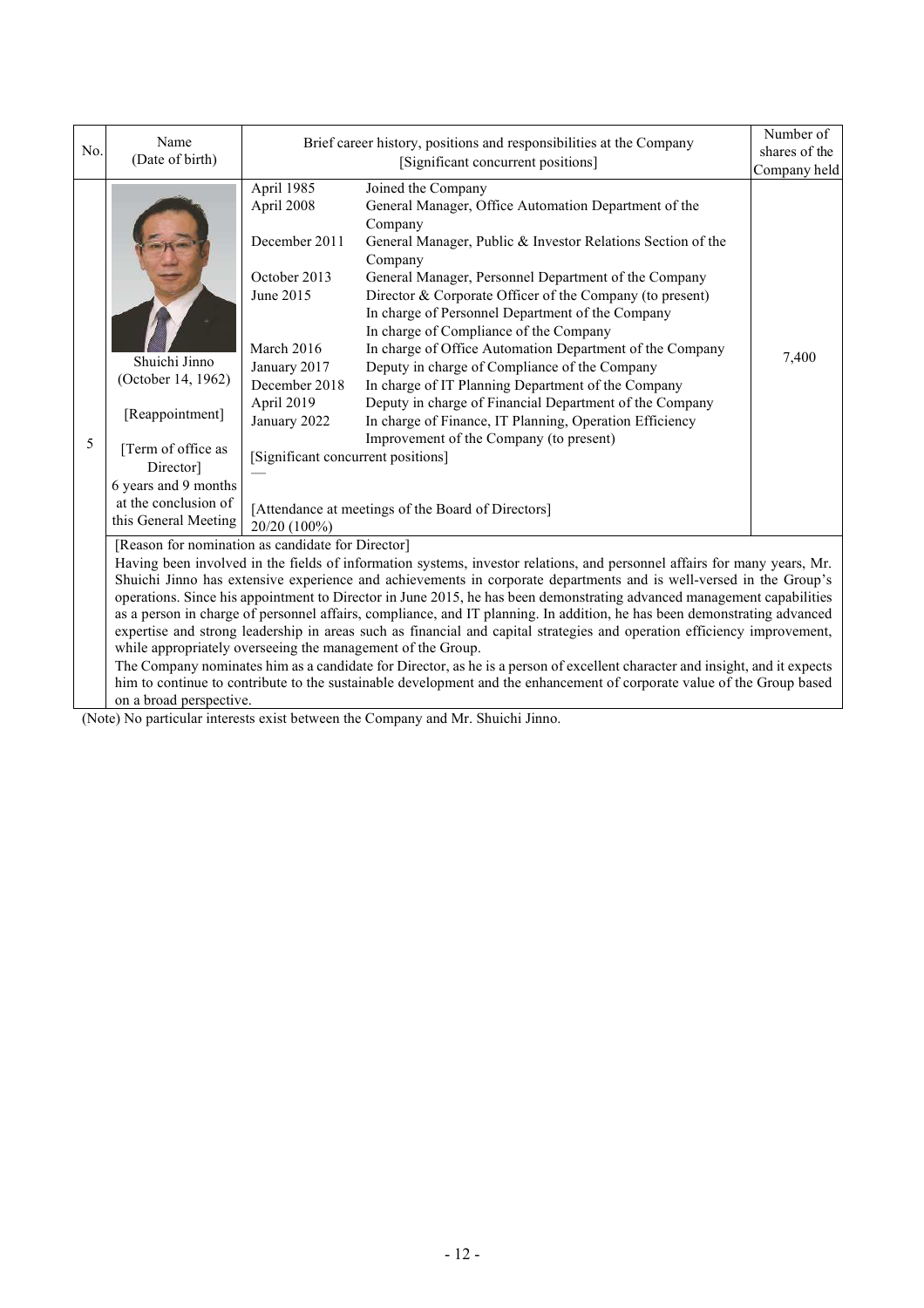|                                                                                                                                                                                                                                                                                                                                                                                                                                                                                                                                                                                                                                                                                                                                                                                                                                                                                                                                                                                                                                                         | Name                                                                                                    |                                                                                                                                              | Brief career history, positions and responsibilities at the Company                                                                                                                                                                                                                                                                                                                                                                                                                                                               | Number of     |
|---------------------------------------------------------------------------------------------------------------------------------------------------------------------------------------------------------------------------------------------------------------------------------------------------------------------------------------------------------------------------------------------------------------------------------------------------------------------------------------------------------------------------------------------------------------------------------------------------------------------------------------------------------------------------------------------------------------------------------------------------------------------------------------------------------------------------------------------------------------------------------------------------------------------------------------------------------------------------------------------------------------------------------------------------------|---------------------------------------------------------------------------------------------------------|----------------------------------------------------------------------------------------------------------------------------------------------|-----------------------------------------------------------------------------------------------------------------------------------------------------------------------------------------------------------------------------------------------------------------------------------------------------------------------------------------------------------------------------------------------------------------------------------------------------------------------------------------------------------------------------------|---------------|
| No.                                                                                                                                                                                                                                                                                                                                                                                                                                                                                                                                                                                                                                                                                                                                                                                                                                                                                                                                                                                                                                                     | (Date of birth)                                                                                         |                                                                                                                                              | [Significant concurrent positions]                                                                                                                                                                                                                                                                                                                                                                                                                                                                                                | shares of the |
|                                                                                                                                                                                                                                                                                                                                                                                                                                                                                                                                                                                                                                                                                                                                                                                                                                                                                                                                                                                                                                                         |                                                                                                         |                                                                                                                                              |                                                                                                                                                                                                                                                                                                                                                                                                                                                                                                                                   | Company held  |
| 6                                                                                                                                                                                                                                                                                                                                                                                                                                                                                                                                                                                                                                                                                                                                                                                                                                                                                                                                                                                                                                                       | Kazuya Tani<br>(March 14, 1969)<br>[Reappointment]<br>[Term of office as<br>Director]<br>2 years at the | April 1992<br>April 2009<br>January 2015<br>October 2017<br>January 2020<br>March 2020<br>[Significant concurrent positions]<br>20/20 (100%) | Joined the Company<br>Representative Director & President, N.V. ISEKI EUROPE S.A.<br>Representative Director & President, ISEKI France S.A.S.<br>General Manager, Overseas Business Control Department and<br>General Manager, Europe Sales & Marketing Department of the<br>Company<br>Corporate Officer of the Company<br>General Division Manager, Overseas Business Division of the<br>Company (to present)<br>Director & Corporate Officer of the Company (to present)<br>[Attendance at meetings of the Board of Directors] | 4,300         |
|                                                                                                                                                                                                                                                                                                                                                                                                                                                                                                                                                                                                                                                                                                                                                                                                                                                                                                                                                                                                                                                         | conclusion of this                                                                                      |                                                                                                                                              |                                                                                                                                                                                                                                                                                                                                                                                                                                                                                                                                   |               |
|                                                                                                                                                                                                                                                                                                                                                                                                                                                                                                                                                                                                                                                                                                                                                                                                                                                                                                                                                                                                                                                         | General Meeting                                                                                         |                                                                                                                                              |                                                                                                                                                                                                                                                                                                                                                                                                                                                                                                                                   |               |
| [Reason for nomination as candidate for Director]<br>Having served as Director and President of sales companies in Europe, Mr. Kazuya Tani has extensive experience and<br>achievements in sales, business management, and personnel management related to overseas business and is well-versed<br>in the Group's operations. He was appointed to Director in charge of the Overseas Business Division in March 2020 and<br>has been leading efforts in expanding overseas business through the provision of products and services that match the needs<br>of each region of the world, demonstrating advanced expertise and strong leadership in the Group's overseas expansion.<br>In addition, he has been appropriately overseeing the management of the Group.<br>The Company nominates him as a candidate for Director, as he is a person of excellent character and insight, and it expects<br>him to continue to contribute to the sustainable development and the enhancement of corporate value of the Group based<br>on a broad perspective. |                                                                                                         |                                                                                                                                              |                                                                                                                                                                                                                                                                                                                                                                                                                                                                                                                                   |               |

(Note) No particular interests exist between the Company and Mr. Kazuya Tani.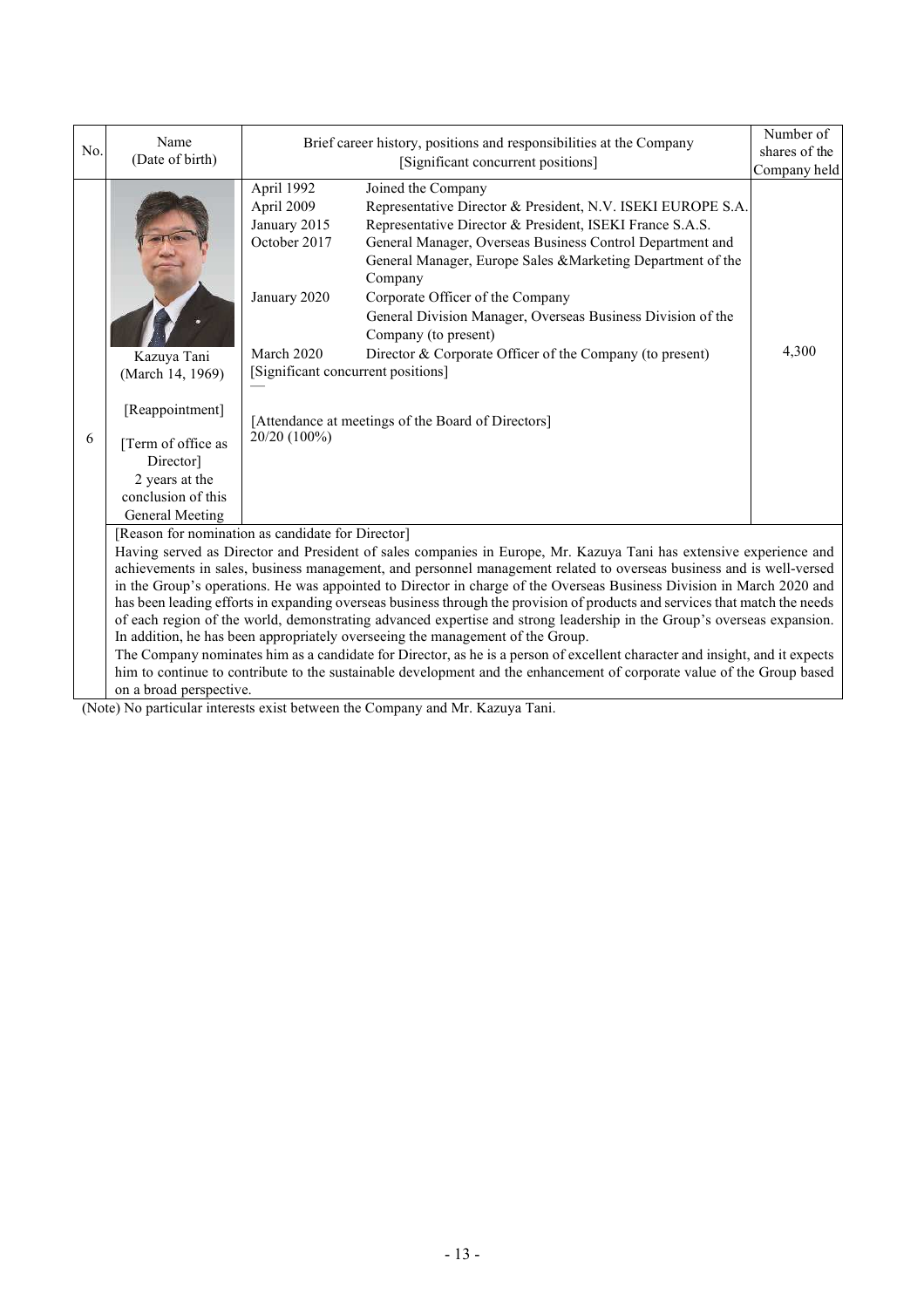| No.                     | Name<br>(Date of birth)                                                                                                                                                                                                                                                                                                                                                                                                                                                                                                                                                                                                                                                                                                                                                                                                                                                                                                                                                                                                                                                                                                                                                                                                                                                                                                                                                                                       | Brief career history, positions and responsibilities at the Company<br>[Significant concurrent positions]                                                                                                                                                                           |                                                                                                                                                                                                                                                                                                                                                                                                                                                                                                                                                                                                                                                                                                                                                                               |                          |  |  |
|-------------------------|---------------------------------------------------------------------------------------------------------------------------------------------------------------------------------------------------------------------------------------------------------------------------------------------------------------------------------------------------------------------------------------------------------------------------------------------------------------------------------------------------------------------------------------------------------------------------------------------------------------------------------------------------------------------------------------------------------------------------------------------------------------------------------------------------------------------------------------------------------------------------------------------------------------------------------------------------------------------------------------------------------------------------------------------------------------------------------------------------------------------------------------------------------------------------------------------------------------------------------------------------------------------------------------------------------------------------------------------------------------------------------------------------------------|-------------------------------------------------------------------------------------------------------------------------------------------------------------------------------------------------------------------------------------------------------------------------------------|-------------------------------------------------------------------------------------------------------------------------------------------------------------------------------------------------------------------------------------------------------------------------------------------------------------------------------------------------------------------------------------------------------------------------------------------------------------------------------------------------------------------------------------------------------------------------------------------------------------------------------------------------------------------------------------------------------------------------------------------------------------------------------|--------------------------|--|--|
| 7                       | Atsushi Iwasaki<br>(January 9, 1959)<br>[Reappointment]<br>[Outside]<br>[Independent]<br>[Term of office as<br>Director]<br>8 years and 9 months<br>at the conclusion of<br>this General Meeting                                                                                                                                                                                                                                                                                                                                                                                                                                                                                                                                                                                                                                                                                                                                                                                                                                                                                                                                                                                                                                                                                                                                                                                                              | November 1990<br>March 1991<br>March 1997<br>August 2005<br>September 2005<br>June 2013<br>June 2015<br>June 2016<br>June 2019<br>June 2019<br>[Significant concurrent positions]<br>Certified public accountant<br>Outside Director, NH Foods Ltd.<br>20/20 (100%)<br>$8/8$ (100%) | Joined Century Audit Corporation (currently Ernst & Young<br>ShinNihon LLC)<br>Registered as a certified public accountant<br>Registered as a real estate appraiser<br>Retired from Shin Nihon & Co. (currently Ernst & Young<br>ShinNihon LLC)<br>President, Iwasaki Certified Public Accountant Office (to<br>present)<br>Director of the Company (to present)<br>Outside Audit & Supervisory Board Member, NH Foods Ltd.<br>Outside Audit & Supervisory Board Member, OLYMPUS<br>CORPORATION<br>Outside Director, NH Foods Ltd. (to present)<br>Outside Director, OLYMPUS CORPORATION (to present)<br>Outside Director, OLYMPUS CORPORATION<br>[Attendance at meetings of the Board of Directors]<br>[Attendance at meetings of the Nomination and Compensation Committee] | Company held<br>$\theta$ |  |  |
|                         | [Reason for nomination as candidate for Outside Director, expected roles, etc.]<br>With extensive experience and knowledge as a certified public accountant, Mr. Atsushi Iwasaki has experience as Outside<br>Director and Outside Audit & Supervisory Board Member at other companies and specialized and advanced skills in areas<br>such as management strategy, finance, and compliance.<br>He was appointed to Outside Director in June 2013 and has been monitoring the Company's management from a neutral<br>and objective viewpoint and actively providing advice on the Group's management strategies and governance among others<br>from a professional standpoint, to contribute to enhancing the supervisory functions and ensuring transparency of the Board<br>of Directors of the Company. He also chairs the Company's Nomination and Compensation Committee, playing an<br>important role in deliberating the nomination and remuneration of Directors and other officers and making<br>recommendations to the Board of Directors.<br>The Company expects him to continue to supervise the Company's management for the sustainable enhancement of<br>corporate value and provide advice based on his own insight.<br>The Company nominates him as a candidate for Outside Director as it believes, for the reasons above, he will appropriately<br>execute his duties as Outside Director. |                                                                                                                                                                                                                                                                                     |                                                                                                                                                                                                                                                                                                                                                                                                                                                                                                                                                                                                                                                                                                                                                                               |                          |  |  |
| $(\mathbf{N}_{\alpha})$ | [Independence]<br>No particular interests exist between the Company and Mr. Atsushi Iwasaki. In addition, there is no special relationship<br>between the Company and NH Foods Ltd. or OLYMPUS CORPORATION where Mr. Atsushi Iwasaki has significant<br>concurrent positions.                                                                                                                                                                                                                                                                                                                                                                                                                                                                                                                                                                                                                                                                                                                                                                                                                                                                                                                                                                                                                                                                                                                                 |                                                                                                                                                                                                                                                                                     |                                                                                                                                                                                                                                                                                                                                                                                                                                                                                                                                                                                                                                                                                                                                                                               |                          |  |  |

(Notes)

1. Mr. Atsushi Iwasaki is a candidate for Outside Director. The Company has registered him with the Tokyo Stock Exchange as Independent Director stipulated by the said Exchange.

- 2. Although Mr. Atsushi Iwasaki has never been involved in company management (including overseas companies) except as an outside director or outside corporate auditor, the Company believes that, for the reasons described in "Reason for nomination as candidate for Outside Director, expected roles, etc." above, he can successfully fulfill his responsibilities as Outside Director.
- 3. In accordance with the provisions of Article 27, Paragraph 2 of the Company's Articles of Incorporation based on Article 427, Paragraph 1 of the Companies Act, the Company has entered into an agreement with Mr. Atsushi Iwasaki to limit his liability for damages stipulated in Article 423, Paragraph 1 of the same Act. The maximum amount of liability pursuant to the provisions of the Articles of Incorporation is the total of the amounts stipulated in each item of Article 425, Paragraph 1 of the Companies Act. If his reelection is approved and he assumes office, the agreement shall continue to be effective.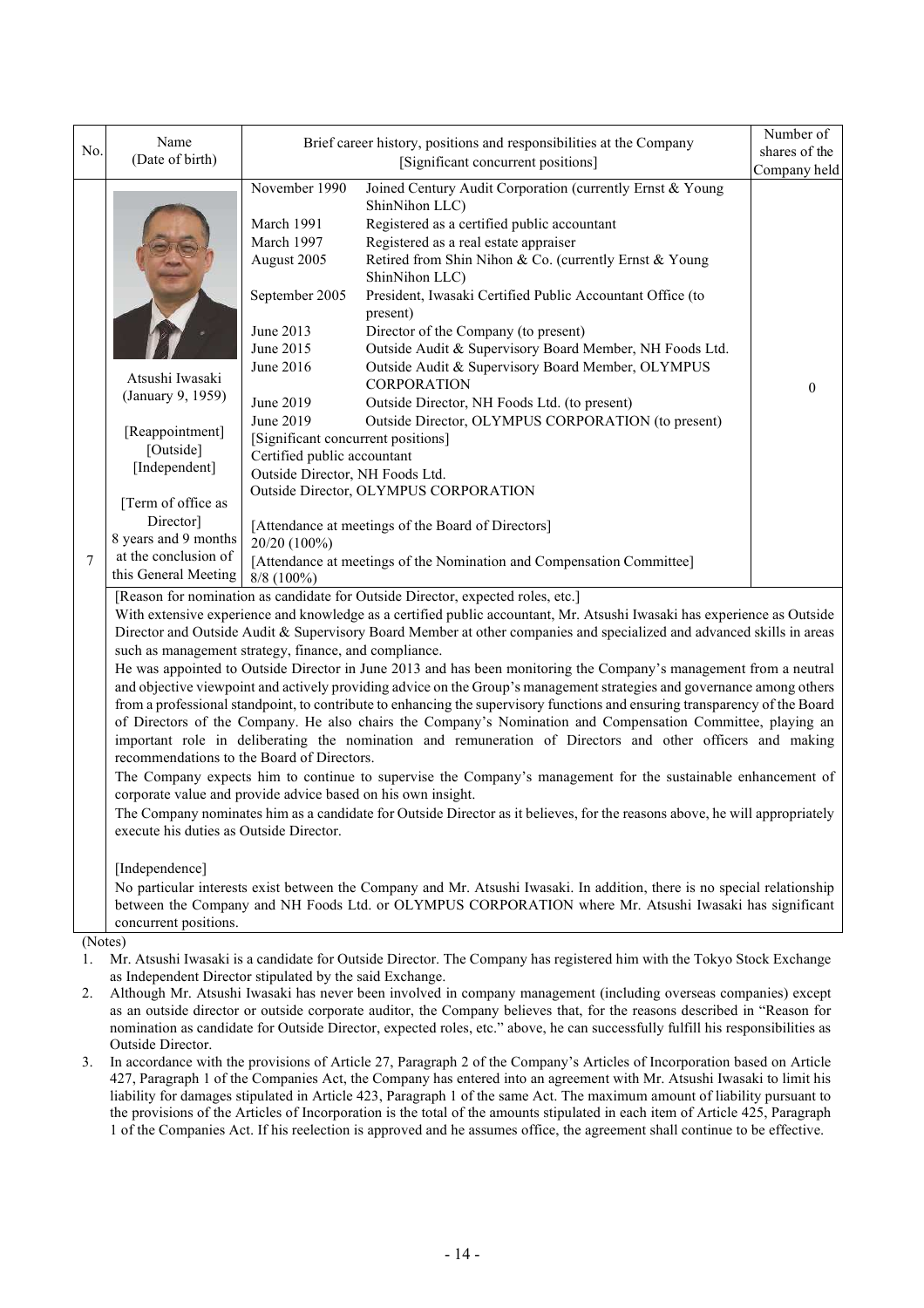| No. | Name                                                                                                                                                                                                                                                                                                                                                                                                                                                                                                                                                                                                                                                                                                                                                                                                                                                                                                                                                                                                                                                                                                                                                                                                                                                                                                                                                   | Brief career history, positions and responsibilities at the Company                                                                                                                                                                                                                                                                                                                                                                                                                                                                                                                                                                                                                                                |                               |  |  |  |  |
|-----|--------------------------------------------------------------------------------------------------------------------------------------------------------------------------------------------------------------------------------------------------------------------------------------------------------------------------------------------------------------------------------------------------------------------------------------------------------------------------------------------------------------------------------------------------------------------------------------------------------------------------------------------------------------------------------------------------------------------------------------------------------------------------------------------------------------------------------------------------------------------------------------------------------------------------------------------------------------------------------------------------------------------------------------------------------------------------------------------------------------------------------------------------------------------------------------------------------------------------------------------------------------------------------------------------------------------------------------------------------|--------------------------------------------------------------------------------------------------------------------------------------------------------------------------------------------------------------------------------------------------------------------------------------------------------------------------------------------------------------------------------------------------------------------------------------------------------------------------------------------------------------------------------------------------------------------------------------------------------------------------------------------------------------------------------------------------------------------|-------------------------------|--|--|--|--|
|     | (Date of birth)                                                                                                                                                                                                                                                                                                                                                                                                                                                                                                                                                                                                                                                                                                                                                                                                                                                                                                                                                                                                                                                                                                                                                                                                                                                                                                                                        | [Significant concurrent positions]                                                                                                                                                                                                                                                                                                                                                                                                                                                                                                                                                                                                                                                                                 | shares of the<br>Company held |  |  |  |  |
| 8   | Shoji Tanaka<br>(December 24, 1966)<br>[Reappointment]<br>[Outside]<br>[Independent]<br>[Term of office as<br>Director]<br>6 years at the<br>conclusion of this<br>General Meeting                                                                                                                                                                                                                                                                                                                                                                                                                                                                                                                                                                                                                                                                                                                                                                                                                                                                                                                                                                                                                                                                                                                                                                     | April 1998<br>Entered the Legal Training and Research Institute, Supreme<br>Court of Japan<br>Graduated from the Legal Training and Research Institute,<br>March 2000<br>Supreme Court of Japan<br>Registered as an attorney (Joined Tokyo Bar Association)<br>April 2000<br>Joined Ginzadori Law Office<br><b>June 2010</b><br>Outside Corporate Auditor of the Company<br>March 2016<br>Director of the Company (to present)<br>March 2018<br>Representative, Chuo-dori Law Office (to present)<br>[Significant concurrent positions]<br>Attorney<br>[Attendance at meetings of the Board of Directors]<br>20/20 (100%)<br>[Attendance at meetings of the Nomination and Compensation Committee]<br>$8/8$ (100%) | $\theta$                      |  |  |  |  |
|     | [Reason for nomination as candidate for Outside Director, expected roles, etc.]<br>With extensive experience and knowledge as an attorney, Mr. Shoji Tanaka has specialized and advanced skills in areas<br>such as internal control and compliance.<br>He was appointed to Outside Director in March 2016 and has been monitoring the Company's management from a neutral<br>and objective viewpoint and actively providing professional advice on the development of the Group's compliance system<br>among others, to contribute to enhancing the supervisory functions and ensuring transparency of the Board of Directors of<br>the Company. He also plays an important role as a member of the Company's Nomination and Compensation Committee<br>in deliberating the nomination and remuneration of Directors and other officers and making recommendations to the Board<br>of Directors.<br>The Company expects him to continue to supervise the Company's management for the sustainable enhancement of<br>corporate value and provide advice based on his own insight.<br>The Company nominates him as a candidate for Outside Director as it believes, for the reasons above, he will appropriately<br>execute his duties as Outside Director.<br>[Independence]<br>No particular interests exist between the Company and Mr. Shoji Tanaka. |                                                                                                                                                                                                                                                                                                                                                                                                                                                                                                                                                                                                                                                                                                                    |                               |  |  |  |  |
|     | (Notes)                                                                                                                                                                                                                                                                                                                                                                                                                                                                                                                                                                                                                                                                                                                                                                                                                                                                                                                                                                                                                                                                                                                                                                                                                                                                                                                                                |                                                                                                                                                                                                                                                                                                                                                                                                                                                                                                                                                                                                                                                                                                                    |                               |  |  |  |  |
| 1.  | Mr. Shoji Tanaka is a candidate for Outside Director. The Company has registered him with the Tokyo Stock Exchange as                                                                                                                                                                                                                                                                                                                                                                                                                                                                                                                                                                                                                                                                                                                                                                                                                                                                                                                                                                                                                                                                                                                                                                                                                                  |                                                                                                                                                                                                                                                                                                                                                                                                                                                                                                                                                                                                                                                                                                                    |                               |  |  |  |  |

- Independent Director stipulated by the said Exchange. 2. Although Mr. Shoji Tanaka has never been involved in company management (including overseas companies) except as an outside director or outside corporate auditor, the Company believes that, for the reasons described in "Reason for nomination as candidate for Outside Director, expected roles, etc." above, he can successfully fulfill his responsibilities as Outside Director.
- 3. In accordance with the provisions of Article 27, Paragraph 2 of the Company's Articles of Incorporation based on Article 427, Paragraph 1 of the Companies Act, the Company has entered into an agreement with Mr. Shoji Tanaka to limit his liability for damages stipulated in Article 423, Paragraph 1 of the same Act. The maximum amount of liability pursuant to the provisions of the Articles of Incorporation is the total of the amounts stipulated in each item of Article 425, Paragraph 1 of the Companies Act. If his reelection is approved and he assumes office, the agreement shall continue to be effective.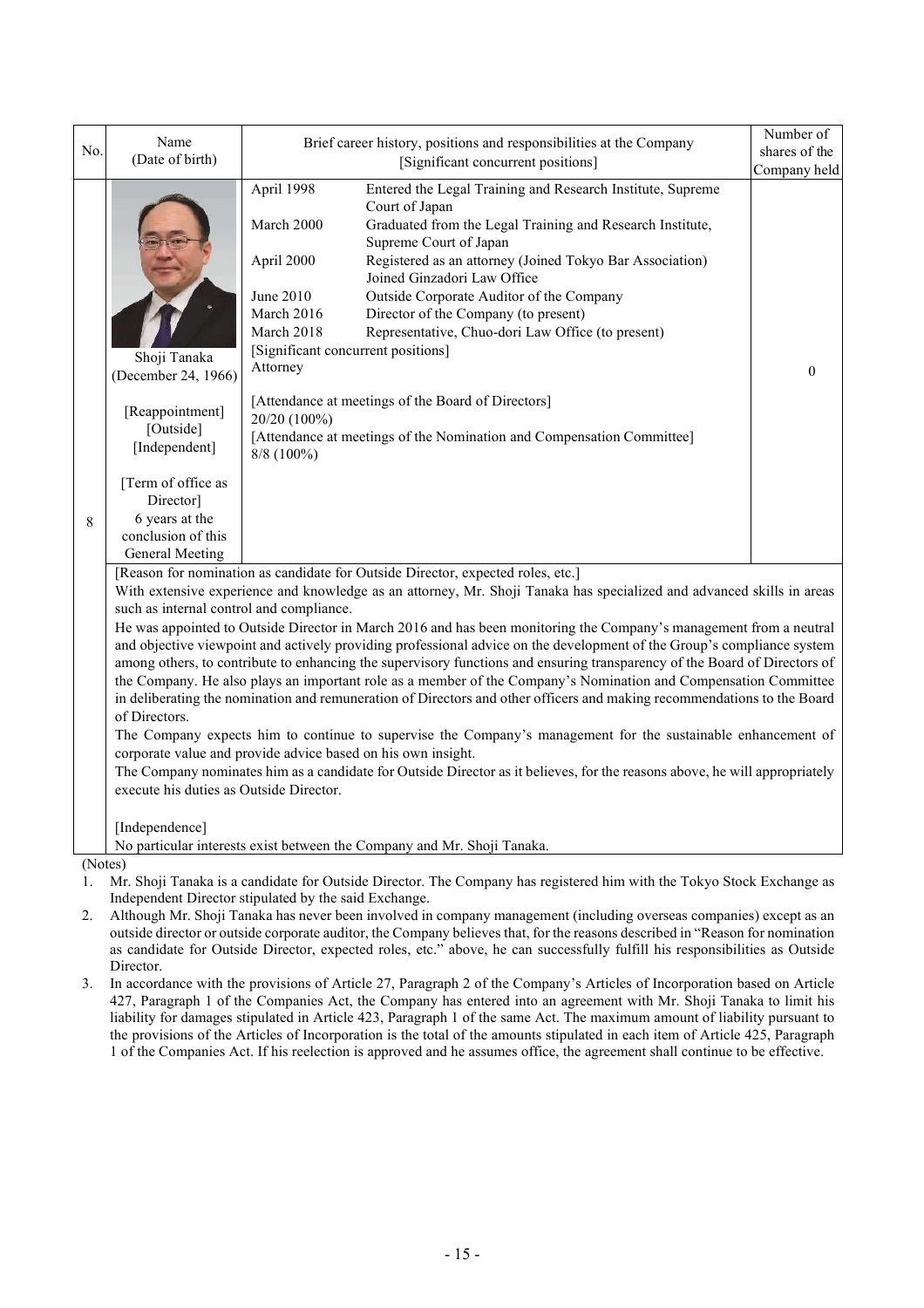| No.     | Name<br>(Date of birth)                                                                                                                                                                                                                                                                                                                                                                                                                                                                                                                                                                                                                                                                                                                                                                                                                                                                                                                                                                                                                                                                                                                                                                                                                                                                                                                                                                                    | Brief career history, positions and responsibilities at the Company<br>[Significant concurrent positions]                                                     |                                                                                                                                                                                                                                                                                                        |              |  |  |  |
|---------|------------------------------------------------------------------------------------------------------------------------------------------------------------------------------------------------------------------------------------------------------------------------------------------------------------------------------------------------------------------------------------------------------------------------------------------------------------------------------------------------------------------------------------------------------------------------------------------------------------------------------------------------------------------------------------------------------------------------------------------------------------------------------------------------------------------------------------------------------------------------------------------------------------------------------------------------------------------------------------------------------------------------------------------------------------------------------------------------------------------------------------------------------------------------------------------------------------------------------------------------------------------------------------------------------------------------------------------------------------------------------------------------------------|---------------------------------------------------------------------------------------------------------------------------------------------------------------|--------------------------------------------------------------------------------------------------------------------------------------------------------------------------------------------------------------------------------------------------------------------------------------------------------|--------------|--|--|--|
|         |                                                                                                                                                                                                                                                                                                                                                                                                                                                                                                                                                                                                                                                                                                                                                                                                                                                                                                                                                                                                                                                                                                                                                                                                                                                                                                                                                                                                            |                                                                                                                                                               |                                                                                                                                                                                                                                                                                                        | Company held |  |  |  |
|         |                                                                                                                                                                                                                                                                                                                                                                                                                                                                                                                                                                                                                                                                                                                                                                                                                                                                                                                                                                                                                                                                                                                                                                                                                                                                                                                                                                                                            | April 1980<br>April 2006<br><b>June 2008</b>                                                                                                                  | Joined MITSUI & CO., LTD.<br>General Manager of Planning & Administrative Division,<br>Infrastructure Projects Business Unit, MITSUI & CO., LTD.<br>Chief Administrative Officer of Asia Pacific Business Unit,<br>MITSUI & CO., LTD. and SVP, Mitsui & Co. (Asia Pacific)<br>Pte. Ltd. (in Singapore) |              |  |  |  |
|         |                                                                                                                                                                                                                                                                                                                                                                                                                                                                                                                                                                                                                                                                                                                                                                                                                                                                                                                                                                                                                                                                                                                                                                                                                                                                                                                                                                                                            | April 2012<br>April 2014                                                                                                                                      | Managing Officer, Chief Operating Officer of Food Resources<br>Business Unit, MITSUI & CO., LTD.<br>Executive Managing Officer; Chief Operating Officer of Food                                                                                                                                        |              |  |  |  |
|         | Kazuo Nakayama                                                                                                                                                                                                                                                                                                                                                                                                                                                                                                                                                                                                                                                                                                                                                                                                                                                                                                                                                                                                                                                                                                                                                                                                                                                                                                                                                                                             |                                                                                                                                                               | Resources Business Unit, MITSUI & CO., LTD.                                                                                                                                                                                                                                                            |              |  |  |  |
|         | (February 2, 1957)                                                                                                                                                                                                                                                                                                                                                                                                                                                                                                                                                                                                                                                                                                                                                                                                                                                                                                                                                                                                                                                                                                                                                                                                                                                                                                                                                                                         | June 2015                                                                                                                                                     | Representative Director and Executive Vice President, JA<br>MITSUI LEASING, LTD.                                                                                                                                                                                                                       | $\mathbf{0}$ |  |  |  |
|         | [Reappointment]<br>[Outside]<br>[Independent]                                                                                                                                                                                                                                                                                                                                                                                                                                                                                                                                                                                                                                                                                                                                                                                                                                                                                                                                                                                                                                                                                                                                                                                                                                                                                                                                                              | <b>June 2020</b><br>January 2021<br>March 2021                                                                                                                | Advisor, JA MITSUI LEASING, LTD.<br>Resigned from JA MITSUI LEASING, LTD.<br>Director of the Company (to present)                                                                                                                                                                                      |              |  |  |  |
|         |                                                                                                                                                                                                                                                                                                                                                                                                                                                                                                                                                                                                                                                                                                                                                                                                                                                                                                                                                                                                                                                                                                                                                                                                                                                                                                                                                                                                            |                                                                                                                                                               | [Significant concurrent positions]                                                                                                                                                                                                                                                                     |              |  |  |  |
| 9       | [Term of office as<br>Director]<br>1 year at the<br>conclusion of this<br>General Meeting                                                                                                                                                                                                                                                                                                                                                                                                                                                                                                                                                                                                                                                                                                                                                                                                                                                                                                                                                                                                                                                                                                                                                                                                                                                                                                                  | [Attendance at meetings of the Board of Directors]<br>$14/14(100\%)$<br>[Attendance at meetings of the Nomination and Compensation Committee]<br>$7/7$ (100%) |                                                                                                                                                                                                                                                                                                        |              |  |  |  |
|         | [Reason for nomination as candidate for Outside Director, expected roles, etc.]<br>Having had management experience and been in charge of the food resources business unit at companies including a general<br>trading firm, as well as being well-versed in overseas business, Mr. Kazuo Nakayama has extensive knowledge and<br>experience related to food resources and agriculture in Japan and overseas.<br>He was appointed to Outside Director in March 2021 and has been monitoring the Company's management from an<br>objective viewpoint based on his management experience and actively providing advice on the Group's overseas business<br>among others, to contribute to enhancing the supervisory functions and ensuring transparency of the Board of Directors of<br>the Company. He also plays an important role as a member of the Company's Nomination and Compensation Committee<br>in deliberating the nomination and remuneration of Directors and other officers and making recommendations to the Board<br>of Directors.<br>The Company expects him to continue to supervise the Company's management for the sustainable enhancement of<br>corporate value and provide advice based on his own insight.<br>The Company nominates him as a candidate for Outside Director as it believes, for the reasons above, he will appropriately<br>execute his duties as Outside Director. |                                                                                                                                                               |                                                                                                                                                                                                                                                                                                        |              |  |  |  |
| (Notes) | [Independence]<br>No particular interests exist between the Company and Mr. Kazuo Nakayama.<br>Although the Company and JA MITSUI LEASING, LTD. where Mr. Kazuo Nakayama previously worked has business<br>transactions, the amount of such transactions is less than 1% of consolidated net sales and less than 0.1% of consolidated<br>total assets.                                                                                                                                                                                                                                                                                                                                                                                                                                                                                                                                                                                                                                                                                                                                                                                                                                                                                                                                                                                                                                                     |                                                                                                                                                               |                                                                                                                                                                                                                                                                                                        |              |  |  |  |

(Notes)

1. Mr. Kazuo Nakayama is a candidate for Outside Director. The Company has registered him with the Tokyo Stock Exchange as Independent Director stipulated by the said Exchange.

2. In accordance with the provisions of Article 27, Paragraph 2 of the Company's Articles of Incorporation based on Article 427, Paragraph 1 of the Companies Act, the Company has entered into an agreement with Mr. Kazuo Nakayama to limit his liability for damages stipulated in Article 423, Paragraph 1 of the same Act. The maximum amount of liability pursuant to the provisions of the Articles of Incorporation is the total of the amounts stipulated in each item of Article 425, Paragraph 1 of the Companies Act. If his reelection is approved and he assumes office, the agreement shall continue to be effective.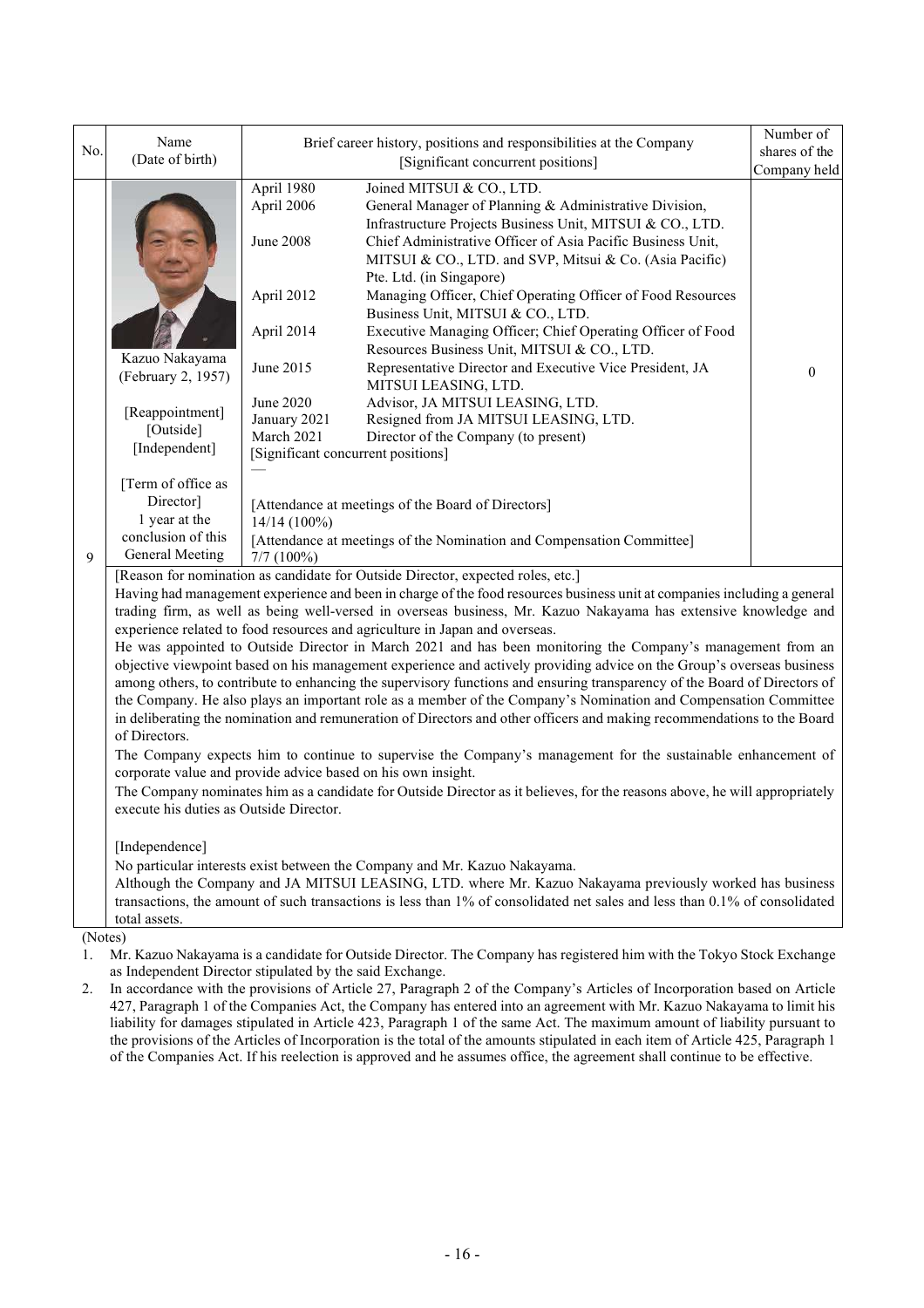(Note) The Company has entered into a directors and officers liability insurance contract with an insurance company, as stipulated in Article 430-3, Paragraph 1 of the Companies Act. If this Proposal is approved as proposed and the candidates assume office as Directors, each candidate will be insured under this insurance contract. The overview of the above contract is as provided in 4. Matters regarding Officers of the Company, "(5) Overview of Directors and Officers Liability Insurance Contract" of the Business Report. The Company intends to renew the above insurance contract in September 2022 during the terms of office of the candidates.

# (Reference)

[Independence Standards for Outside Directors/Auditors]

The Company will decide that an Outside Director/Auditor or a candidate for Outside Director/Auditor is independent from the Company if they are deemed not to fall under any of the following items.

- 1. The Group's (\*1) executive (\*2) at present or in the past
- 2. The Company's major shareholder (\*3) or its executive in the most recent five fiscal years including the current fiscal year
- 3. The Group's major business partner (\*4) or its executive in the most recent three fiscal years including the current fiscal year
- 4. An entity whose major business partner is the Group (\*5) or its executive in the most recent three fiscal years including the current fiscal year
- 5. The Group's major lender (\*6) or its executive in the most recent three fiscal years including the current fiscal year
- 6. An entity who has received average annual donations of 10 million yen or more from the Group in the most recent three fiscal yearsincluding the current fiscal year (or its affiliate if the recipient is an incorporated entity, an association or any other organization).
- 7. A consultant, an accounting or legal expert who has received monetary or other proprietary benefits of approximately 10 million yen or more on average from the Group, apart from the remuneration for director/auditor, in the most recent three fiscal years including the current fiscal year (or its affiliate if the recipient an incorporated entity, an association or any other organization).
- 8. A spouse or a relative within the second degree of kinship of a key person (\*7) among the persons described in any of items 1 to 7 above
- 9. An executive of an entity with which the Company has an interlocking directorship (\*8) for outside officers
- 10. Other than the persons described in any of the above items, a person who has significant interests with the Group that raise concerns over his/her independence
	- (\*1) The Company, its subsidiaries, or equity method affiliates
	- (\*2) Executive director, executive officer, general manager or other employee
	- (\*3) A shareholder holding 10% or more of the Company's voting rights
	- (\*4) An entity making payments to the Group that accounts for 2% or more of the Group's consolidated net sales in business transactions with the Group
	- (\*5) An entity receiving payment from the Group for purchases that accounts for 2% or more of the consolidated net sales of the entity in business transactions with the Group
	- (\*6) A financial institution lending the Group an amount accounting for 2% or more of the consolidated total assets of the Group
	- (\*7) In items 1 to 6, an executive director, executive officer, or employee in a position equivalent to general manager or higher. In item 7, a certified public accountant affiliated to an audit firm or an attorney-at-law affiliated to a law firm.
	- (\*8) A relationship where the executive of an entity where the Group's executive currently serves as an outside officer is appointed as the Company's Outside Director/Auditor.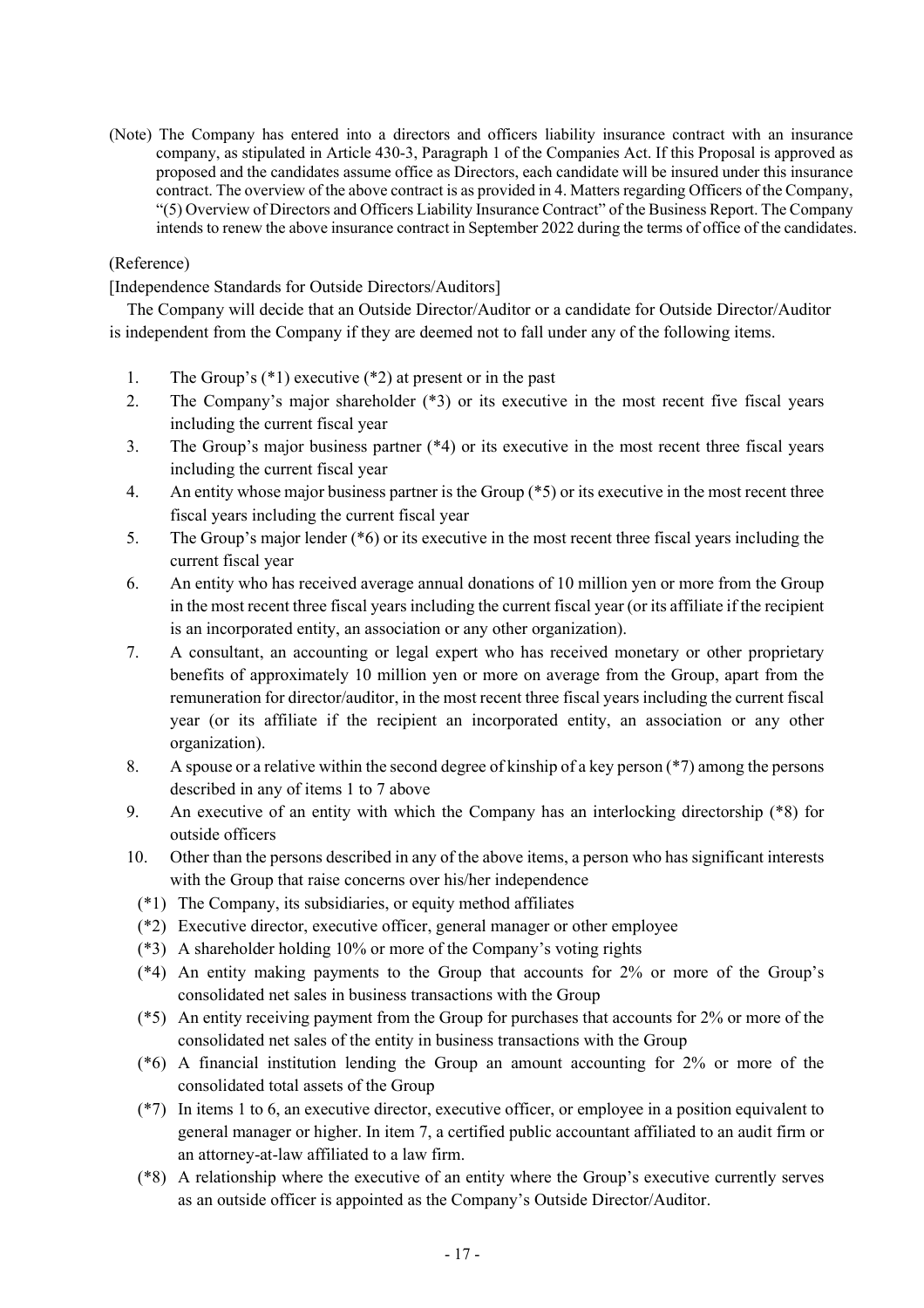# (Reference) [Skill Matrix of Directors After Approval of Proposal 3]

|           | Name            | Title                                                              | Corporate<br>Management/<br>Management<br>Strategy | Finance | Sales/<br>Marketing | Overseas<br><b>Business</b> | Development<br>and<br>Manufacturing | Compliance/<br>Legal Affairs/<br>Audit | ESG/<br>Sustainability | Personnel | IT/Data |
|-----------|-----------------|--------------------------------------------------------------------|----------------------------------------------------|---------|---------------------|-----------------------------|-------------------------------------|----------------------------------------|------------------------|-----------|---------|
|           | Shiro Tomiyasu  | Representative Director,<br>President & Executive Officer          |                                                    |         |                     |                             |                                     |                                        |                        |           |         |
|           | Hajime Odagiri  | Representative Director &<br>Senior Corporate Executive<br>Officer |                                                    |         |                     |                             |                                     |                                        |                        |           |         |
|           | Yukio Nawata    | Director & Senior Corporate<br>Officer                             |                                                    |         |                     |                             |                                     |                                        |                        |           |         |
|           | Masayuki Fukami | Director & Senior Corporate<br>Officer                             |                                                    |         |                     |                             |                                     |                                        |                        |           |         |
| Directors | Shuichi Jinno   | Director & Corporate Officer                                       |                                                    |         |                     |                             |                                     |                                        |                        |           |         |
|           | Kazuya Tani     | Director & Corporate Officer                                       |                                                    |         |                     |                             |                                     |                                        |                        |           |         |
|           | Atsushi Iwasaki | Director                                                           |                                                    |         |                     |                             |                                     |                                        |                        |           |         |
|           | Shoji Tanaka    | Director                                                           |                                                    |         |                     |                             |                                     |                                        |                        |           |         |
|           | Kazuo Nakayama  | Director                                                           |                                                    |         |                     |                             |                                     |                                        |                        |           |         |

\* The table above does not represent all types of knowledge held by each officer.

\* Executive Directors will be determined at a meeting of the Board of Directors to be held after this General Meeting of Shareholders.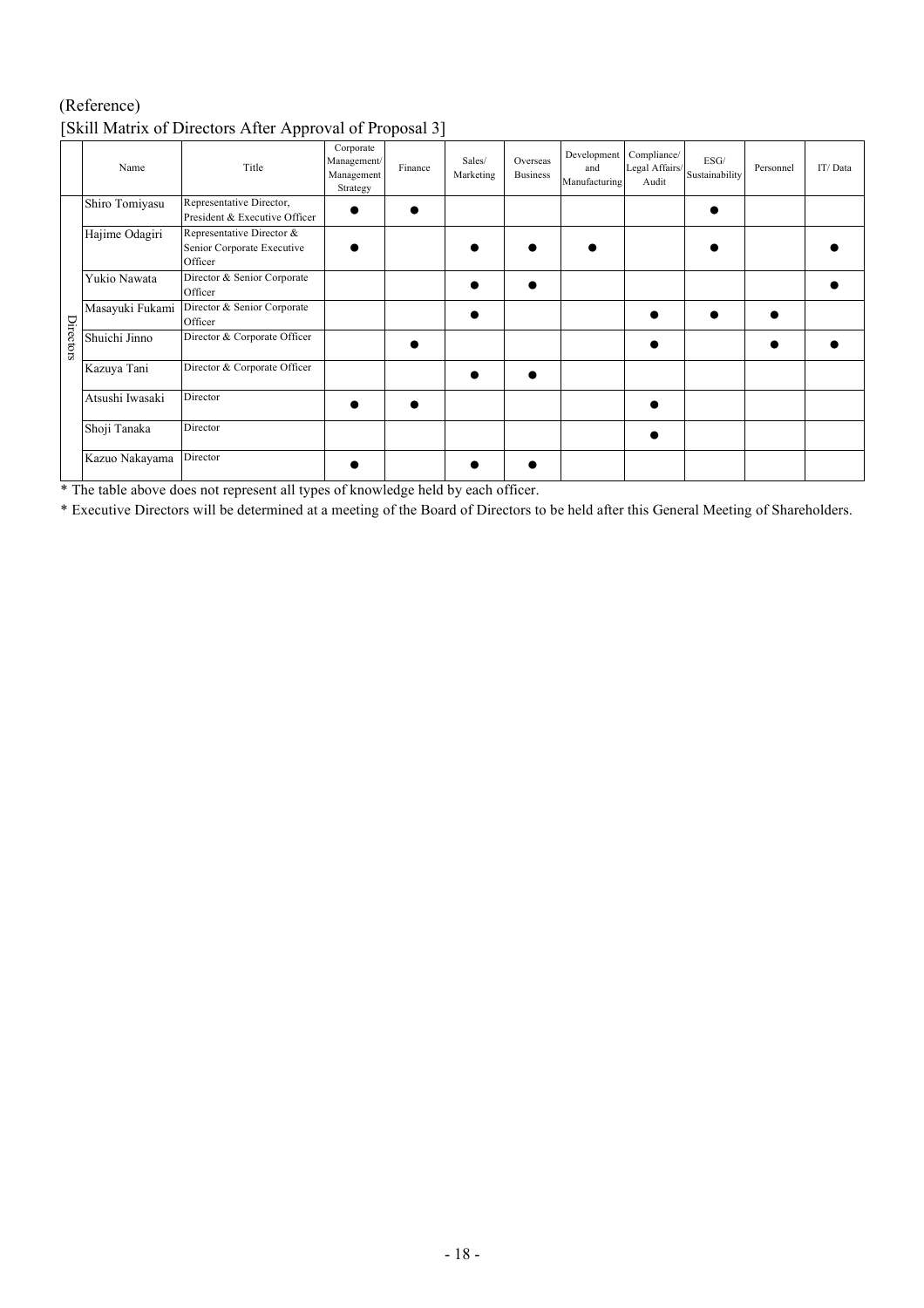# **Proposal 4:** Revision of the Amount of Directors' Remuneration

The current amount of remuneration for Directors, which was approved by resolution at the 92nd Ordinary General Meeting of Shareholders held on March 25, 2016, is up to 30 million yen per month, of which up to 3.5 million yen per month was approved as the amount of remuneration for Outside Directors by resolution at the 97th Ordinary General Meeting of Shareholders held on March 30, 2021.

To enable a flexible remuneration policy, the Company proposes to change the monthly remuneration limit currently stipulated to an annual remuneration limit and revise the amount of remuneration for Directors to up to 360 million yen per year (including up to 42 million yen per year for Outside Directors), which is the annual equivalent of the current monthly remuneration limit.

The number of incumbent Directors is 10 (including 3 Outside Directors). If Proposal 3 is approved and passed as originally proposed, the number of Directors will be 9 (including 3 Outside Directors).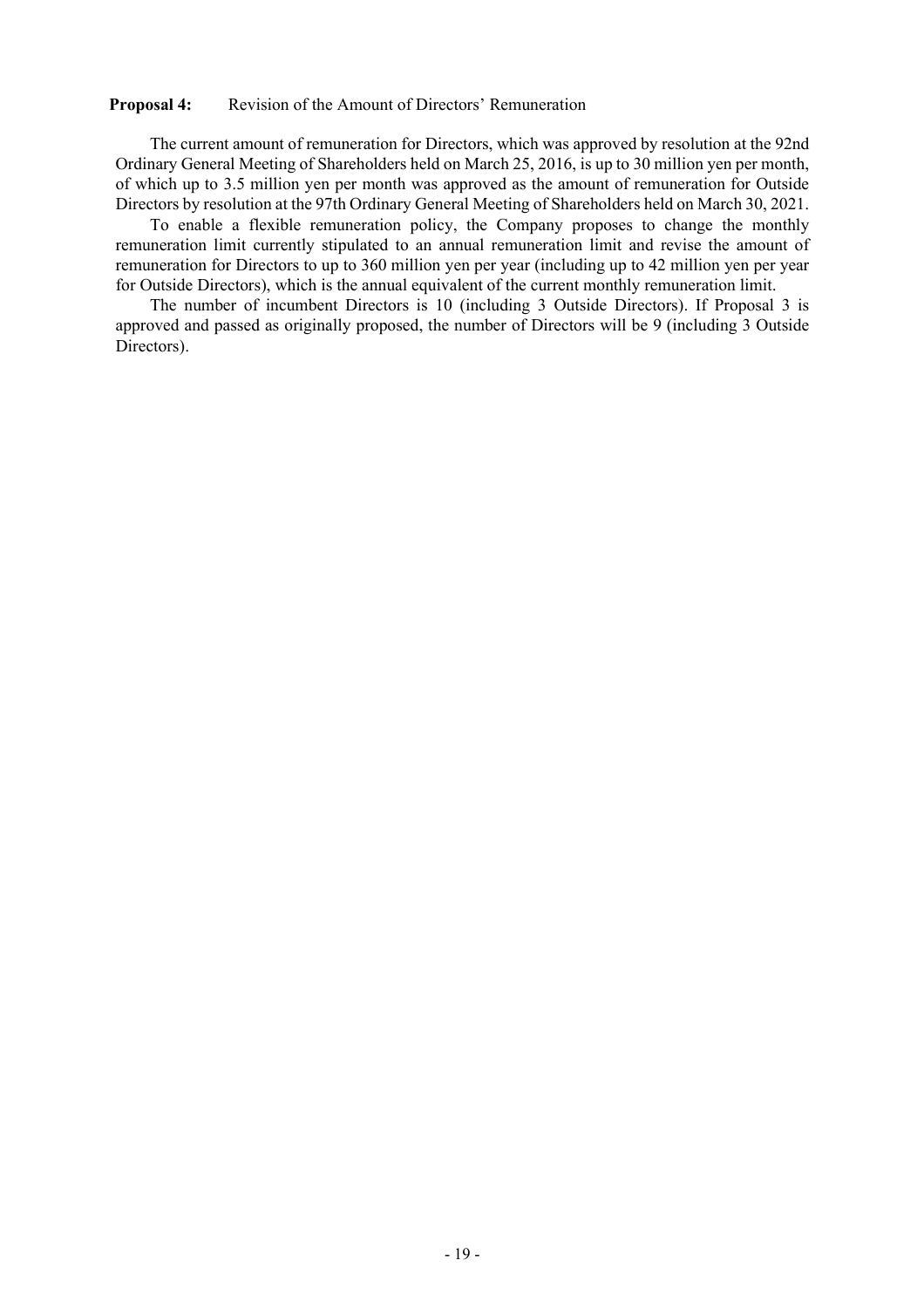### **Proposal 5:** Determination of the Amount and Content of Performance-linked Stock-based Remuneration, etc. for Directors

1. Reasons for the proposal and for deeming this remuneration plan reasonable

The remuneration for Directors of the Company consists of fixed remuneration, bonus, and stockbased remuneration type stock options. The Company seeks approval to abolish the remuneration plan involving stock-based remuneration type stock optionssubject to approval and passing of this Proposal, and to introduce a new performance-linked stock-based remuneration plan (hereinafter, the "Plan") for Directors of the Company (excluding Outside Directors as described below). The Company proposes to grant the Board of Directors the authority to determine the Plan's details within the scope described in 2. below.

The Plan is designed to more clearly link the remuneration of Directors to the Company's performance and the value of its stock and to encourage Directors to contribute to improving mediumto long-term business performance and increasing corporate value by ensuring that they share profits and risks from stock price fluctuations with shareholders. The Company, therefore, believes that the remuneration plan is reasonable.

In this Proposal, the Company proposesto pay new performance-linked stock-based remuneration to Directors (excluding Outside Directors; the same shall apply hereinafter) who will be in office during the four fiscal years from the fiscal year ending December 31, 2022 to the fiscal year ending December 31, 2025 (hereinafter, the "Coverage Period"), separately from the maximum amount of remuneration for Directors (up to 360 million yen per year (including up to 42 million yen per year for Outside Directors)) for which approval is requested in Proposal 4 "Revision of the Amount of Directors' Remuneration."

The objective of introducing the Plan is as described above, and the outline of the Company's policy for determining individual remuneration, etc. for Directors is as provided on page 46 of the Business Report. The Board of Directors resolved to change the content of the above policy at its meeting held on February 15, 2022, subject to approval and passing of this Proposal and Proposal 4. The outline of the policy for determining individual remuneration, etc. for Directors after the above change is as provided on page 47 of the Business Report. The Company, therefore, believes that the content of this Proposal and the Plan is necessary and reasonable.

In addition, subject to approval and passing of this Proposal as proposed, the remuneration plan involving stock-based remuneration type stock options, which was approved at the 90th Ordinary General Meeting of Shareholders held on June 25, 2014, shall be abolished, excluding options that have already been allotted, and no new allotment shall be made on and after the fiscal year ending December 31, 2022.

The number of Directors who will be eligible for the Plan will be 6 if Proposal 3 "Election of 9 Directors" is approved and passed as proposed.

- \* If this Proposal is approved and passed as proposed, the Company plans to introduce a similar stock-based remuneration plan to Corporate Officers with whom it has concluded delegation agreements.
- 2. Amount and other details of remuneration, etc. under the Plan
	- (1) Overview of the Plan

The Plan is a stock-based remuneration plan whereby a trust (hereinafter, the "Trust") established by the Company through the contribution of cash will acquire shares of the Company, and the shares of the Company in the number equivalent to the number of points awarded to each Director by the Company will be delivered to each Director via the Trust.

In principle, Directors shall receive delivery of the Company's shares upon their retirement as the Company's Director.

| (i)   | Directors eligible to participate in the Plan                                                                                           | Directors of the Company (excluding Outside)<br>Directors)                                      |
|-------|-----------------------------------------------------------------------------------------------------------------------------------------|-------------------------------------------------------------------------------------------------|
| (iii) | Coverage Period                                                                                                                         | From the fiscal year ending December 31,<br>2022 to the fiscal year ending December 31,<br>2025 |
| (iii) | Maximum amount of cash to be contributed by<br>the Company during the Coverage Period of<br>four years specified in (ii) to acquire the | Up to 148 million yen in total                                                                  |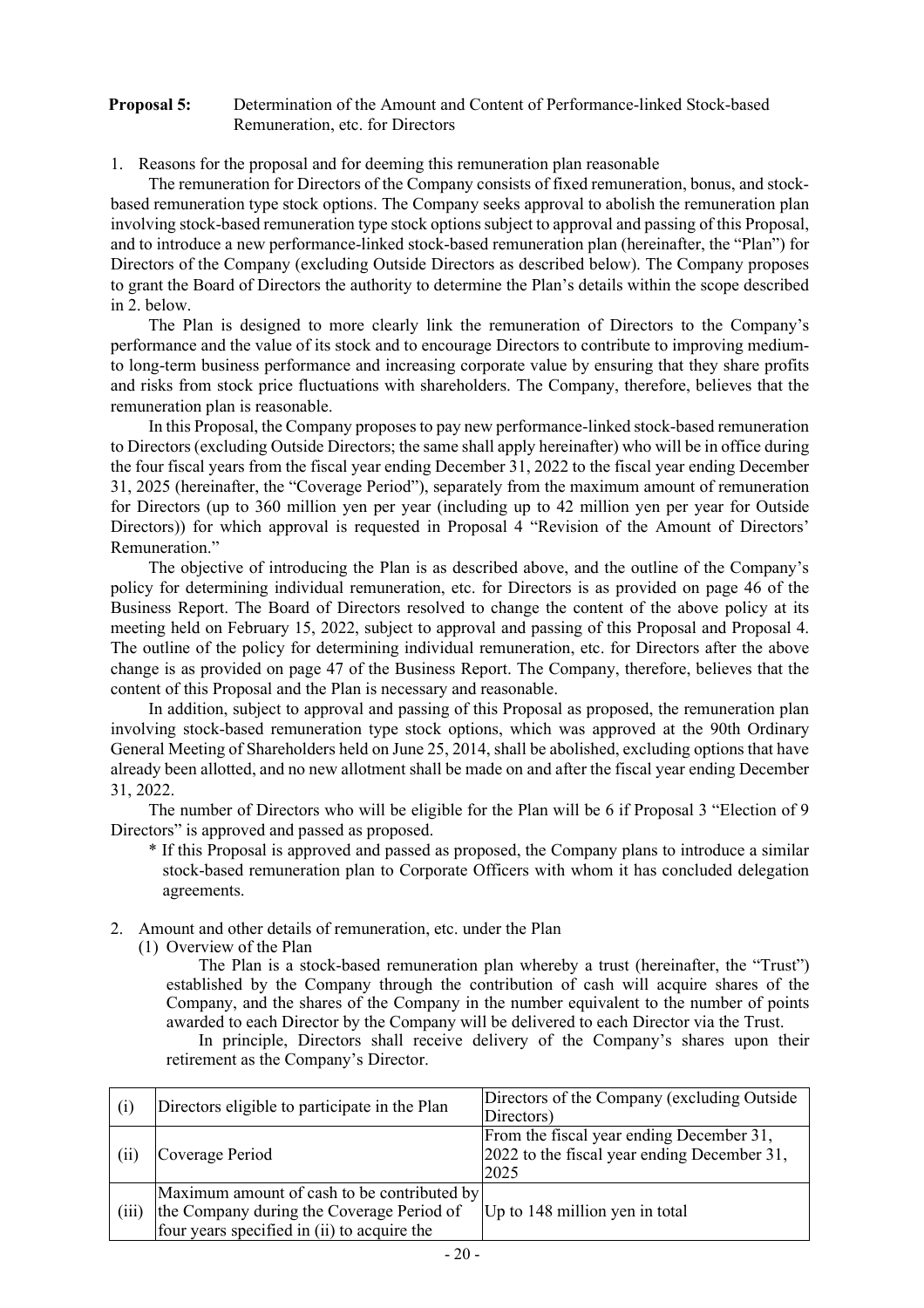|         | Company shares needed for delivery to the<br>eligible Directors specified in (i)                                                                        |                                                                                                                                                                                              |
|---------|---------------------------------------------------------------------------------------------------------------------------------------------------------|----------------------------------------------------------------------------------------------------------------------------------------------------------------------------------------------|
| (iv)    | Acquisition method of the Company shares                                                                                                                | Acquisition from the Company by means of<br>the disposal of treasury shares or from the<br>stock market (including off-floor trading)                                                        |
| (v)     | Upper limit of the total number of points<br>granted to the eligible Directors specified in (i) $ Up \text{ to } 41,400 \text{ points per fiscal year}$ |                                                                                                                                                                                              |
| $(v_1)$ | Criteria for granting points                                                                                                                            | A number of points calculated according to the<br>position of Directors, the degree of<br>achievement of a consolidated operating profit<br>margin target, and other factors will be granted |
| (vii)   | Timing of delivery of the Company shares to<br>the eligible Directors specified in (i)                                                                  | In principle, when they retire as the<br>Company's Director                                                                                                                                  |

#### (2) Maximum amount of cash to be contributed by the Company

The Trust's initial trust period will be approximately four years. The Company will establish the Trust, with Directors fulfilling certain specific requirements as the beneficiaries, by contributing, as remuneration for Directors in office during the Coverage Period, cash up to a limit of 148 million yen in total as funds for acquiring shares of the Company needed for delivery to Directors under the Plan during the Coverage Period. The Trust will use the cash entrusted by the Company as the source of funds to acquire shares of the Company either from the Company by means of the disposal of treasury shares or from the stock market (including off-floor trading).

Note: The Company will entrust necessary costs such as trust fees and trust administrator fees together with the abovementioned funds for acquiring shares of the Company.

The Company may, by resolution of its Board of Directors, extend the Coverage Period by up to 5 fiscal years upon each expiry date, and with this extension, extend the period of the Trust to continue the Plan (including situations where the Company for all intents and purposes extends the trust period by transferring the trust property of the Trust to a trust with a purpose identical to that of the Trust established by the Company; the same shall apply hereinafter). In this case, the Company will make additional monetary contributions to the Trust, which will not exceed the amount obtained by multiplying the number of fiscal years of the extension of the Coverage Period by 37 million yen, asfunds for acquiring additional shares of the Company that will be needed for delivery to Directors under the Plan during the relevant extended Coverage Period. Furthermore, in this case, the Company will continue to award points as explained in (3) below and deliver shares of the Company during the extended Coverage Period.

Even if the Company does not extend the Coverage Period and does not continue the Plan as described above, if, at the time of the expiration of the trust period, there are any Directors who have already been granted points but have not yet retired, the Company may extend the period of the Trust until such Directors retire and delivery of shares of the Company is completed.

- (3) Calculation method and upper limit of shares of the Company to be delivered to Directors
	- (i) Method of granting points to Directors In accordance with the share delivery rules established by the Board of Directors of the Company, the Company will grant each Director a number of points calculated according to the position of Directors, the degree of achievement of a consolidated operating profit margin target, and other factors on a point granting date stipulated in the share delivery rules during the trust period.

However, the upper limit of the aggregate number of points the Company may grant to Directors will be 41,400 points per fiscal year.

(ii) Delivery of shares of the Company according to the number of points granted

Directors shall receive the delivery of shares of the Company in accordance with the procedure explained in (iii) below according to the number of points they have been awarded based on (i) above. However, if Directors voluntarily retire from their positions, all or part of the points that have been granted to them will expire, and shares of the Company corresponding to the expired points will not be delivered.

One point represents one share of the Company's stock. In case of a stock split, reverse stock split or other events in respect of the shares of the Company which make it deem reasonable to adjust the number of shares of the Company to be delivered, the number of